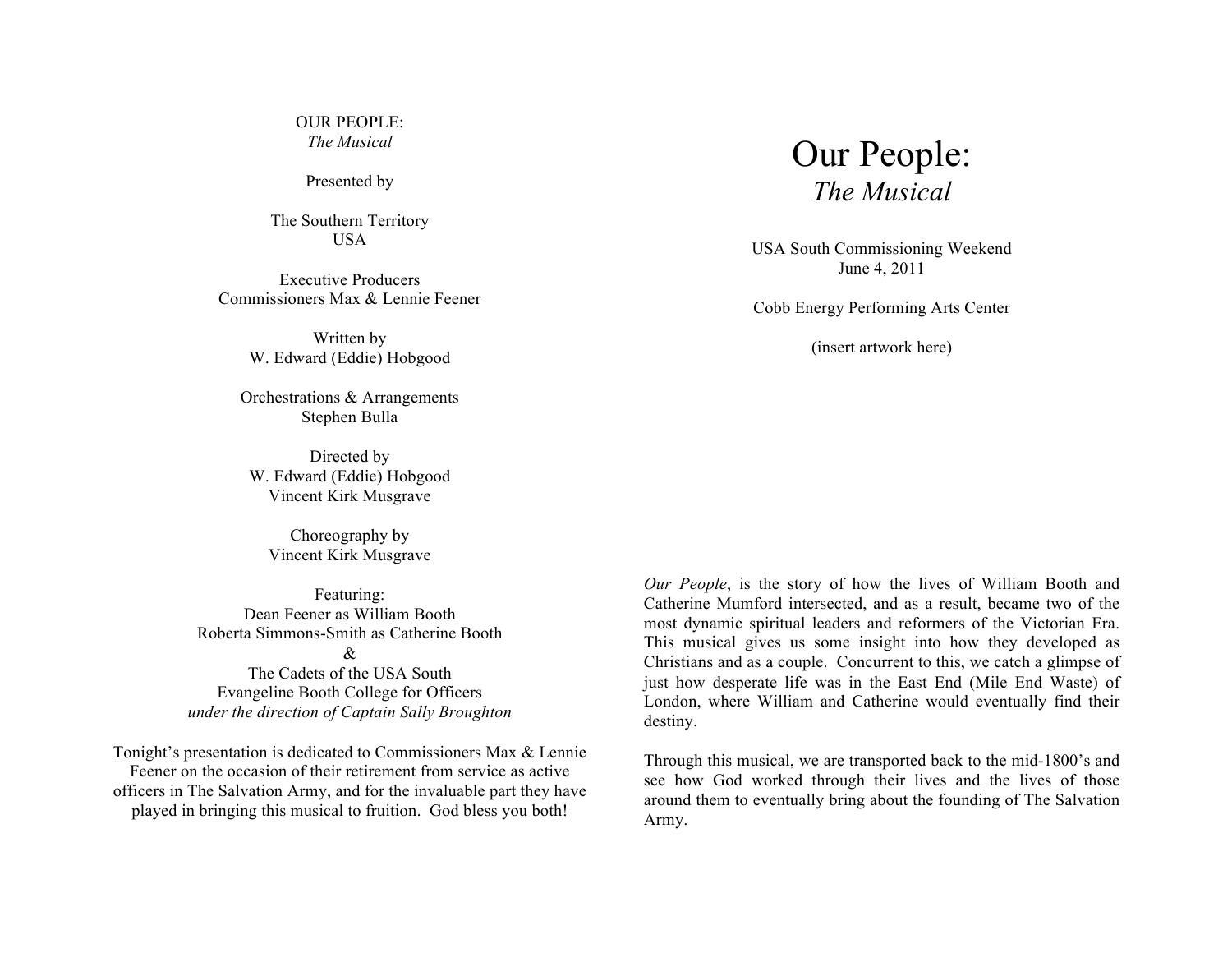# OUR PEOPLE The Story of William and Catherine Booth & the Beginnings of The Salvation Army in England

| Music, Script and Lyrics                                                  | W Edward (Eddie) Hobgood |
|---------------------------------------------------------------------------|--------------------------|
| Orchestrations & Arrangements                                             | Stephen Bulla            |
| <b>Executive Producers</b>                                                | Max & Lennie Feener      |
| Producers                                                                 | Corporate Magic          |
|                                                                           | Meg Lohr                 |
|                                                                           | Stephen Dahlim           |
| <b>Assistant Producer</b>                                                 | Kathy Hobgood            |
| Costumes Director                                                         | <b>Becky Gagne</b>       |
| <b>Musical Director</b>                                                   | W Edward (Eddie) Hobgood |
| Assistant Director/Choreographer                                          | Vincent Musgrave         |
| Director of Music                                                         | <b>Sally Broughton</b>   |
| <b>Creative Director</b>                                                  | Stephen Dahlim           |
| Engineers                                                                 | Phil Bulla/Bernie Dake   |
| <b>Script Consultants</b>                                                 | Roger Green<br>Dr.       |
|                                                                           | Virginia Satcher         |
|                                                                           | Margaret Kennell         |
| Playbill Layout                                                           | Ray Cooper               |
| Cover Art                                                                 | Eli Silva                |
|                                                                           | Laura Dake               |
| Cover                                                                     | Dean Feener              |
|                                                                           | Roberta Simmons-Smith    |
|                                                                           | Pamela McKee             |
| OUR PEOPLE: The Musical, was inspired by the marvelous DVD                |                          |
| produced by Major Peter Farthing & the Australia Eastern                  |                          |
| Special thanks to Major Peter Farthing and General<br><i>Territory.</i>   |                          |
| Linda Bond (former Territorial Commander) for allowing us to use          |                          |
| this title for the musical. Our prayer is that this musical will create a |                          |

*Army and that every Salvation Army officer, soldier, advisory board member and friend of The Army will watch this DVD.* 

*hunger and desire to learn more about the history of The Salvation* 

CAST

William Booth: Dean Feener

Catherine Booth: Roberta Simmons-Smith Residents of the Mile End Waste: Ashish Pawar Ethel Rose Angela Sadler Amber Morris Jamie Ward Chelsea Sebo Goldie Rabon Janai Olige Crystal Carringer Jason Sebo Ben Bridges Chris Welch Annie Bridges Josh McKain Chwight Olige Maxie DeBlanc Lisa Knotts Dawn Whitaker John Autry Howard Hoffman Jason Quinn Jessica Welch Shalanda Jackson Poor House Girl: Annie Bridges Beggar: Josh McKain Dr. Quack: Chwight Olige Flower Girl: Maxie DeBlanc Sister of Flower Girl: Brother of Flower Girl: Prostitute: Lisa Knotts Prostitute's Friend: Dawn Whitaker Thug 1: John Autry Thug 2: Boris Davis Good Samaritan: Jason Sebo Elderly Man: John Autry Husband: Jason Quinn Wife: Jessica Welch Mr. Rabbits: Kenny Jones Congregation: Cathy Michels

Mrs. Mumford+: Heather Dolby Mary: Ruth Cancia Jane: Bethany Taylor Rebecca: Emily Horn Mr. Wadsworth: Allan Grimes Mrs. Wadsworth: Jaime Leonard Mr. Jackson: Boris Davis

Ann Hawk Sharon Autry Sarah Quinn Stephen Wildish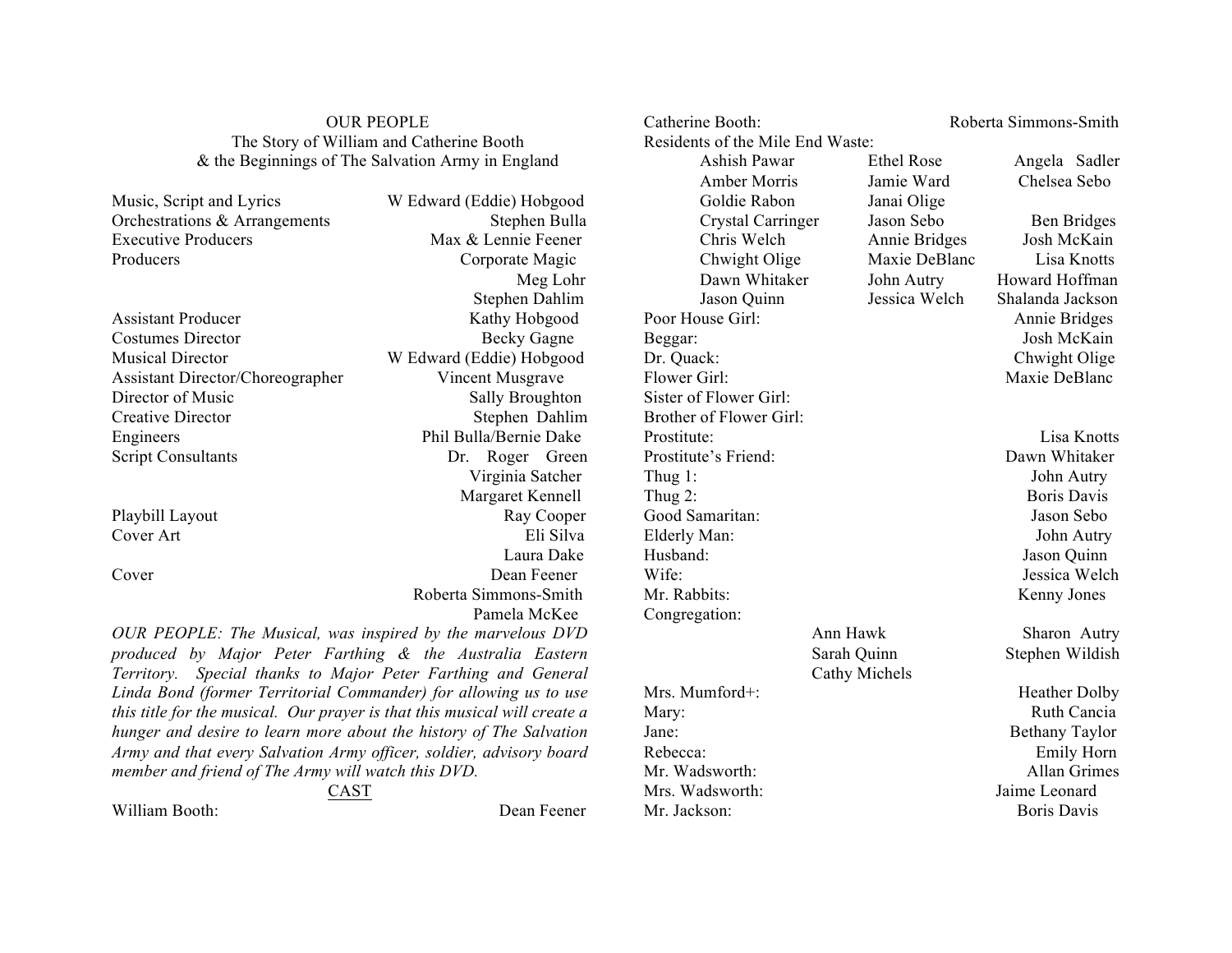Mrs. Jackson: Lorraine Davis Mr. Holmes: Patrick Connelly Mrs. Holmes: Charity Criss Mr. Billings: Johnny Horton Mrs. Billings: Stacy Fox Mrs. Rabbits: Ruth Kenyon Grogseller: Mike Michels Satan: Travis Roberts Jeeves: Howard Hoffman Dr. Croft: Trey Jones Dr. Cooke: Jonathan Whitaker Rev. Wright: Ryan Vincent Dr. Green: Phon Kamphotasak Rev. Smyth: Josh Hinson Rev. Jonas: Brandon Mason Rev. James Caughey: Patrick Connelly Rev. Rees: Rob Dolby Leyton: Sharon Autry Lincoln: Stephen Wildish Camilla: Sarah Quinn Matthew: Johnny Horton Artie: Jason Sebo Sally: Crystal Carringer Dance Hall Girls: Sheri Jones Malaika Hasan Stacey Hatfield Monica Horton Rachael Jones Ashlee Wildish Michelle Walker Bethany Taylor Bramwell: Ben Bridges George Scott: Chris Welch Lobby Buskers Alvaro Chills – Street Musicians Territorial Creative Arts Group: Amanda Elias Zach Flores Bethany Hawley Chloe Hu Priscilla Moretz Amerika Soto

Ashley Camarillo Denardo Crawford

Sabina Valery Pit Chorus: Tom Kenyon Bryan Leonard Jaime Riefer Andy Seiler Susie Tustin Alvaro Chills Don Marcellino Territorial Songsters: Stephen Burn Cheryl Grider Sheena Marquis Leisa Hall Betty Hathorn Karen Doss Wendy Hood Kathleen Jensen Ingrid Ljungholm Jesse Hinson Leon Kirkpatrick Troy Mitchell Charles Whiten Nick Garrison Sam Howard Robert Holz Jonathan McBride Mary Miller David Hall Ann Penhale Props: Head – Tim Carter Benny Carringer Ho-Jeong Lee Michael Missey Bruce Rabon Tyler Shirley Playbills & CDs: Head: Ed Lee Jeremy Walker Loren Wallace Hair & Make-up Crew Chief- Jervonne Hinton Maria Chills Candice Hoffman April Kamphoutasak Min-Young Lim Costumes: Head: Becky Gagne Pamm McKee India Morris Sherry Stokes Amy Tompkins Tabitha Wallace Barbara Wilson Microphones: Head: Amy Lee Phillip Stokes Curtis Sadler

Special thanks to Major Linda Delaney, Major Bonnie Jordan and the Atlanta ARC for help in securing props & costumes. Your support has been amazing!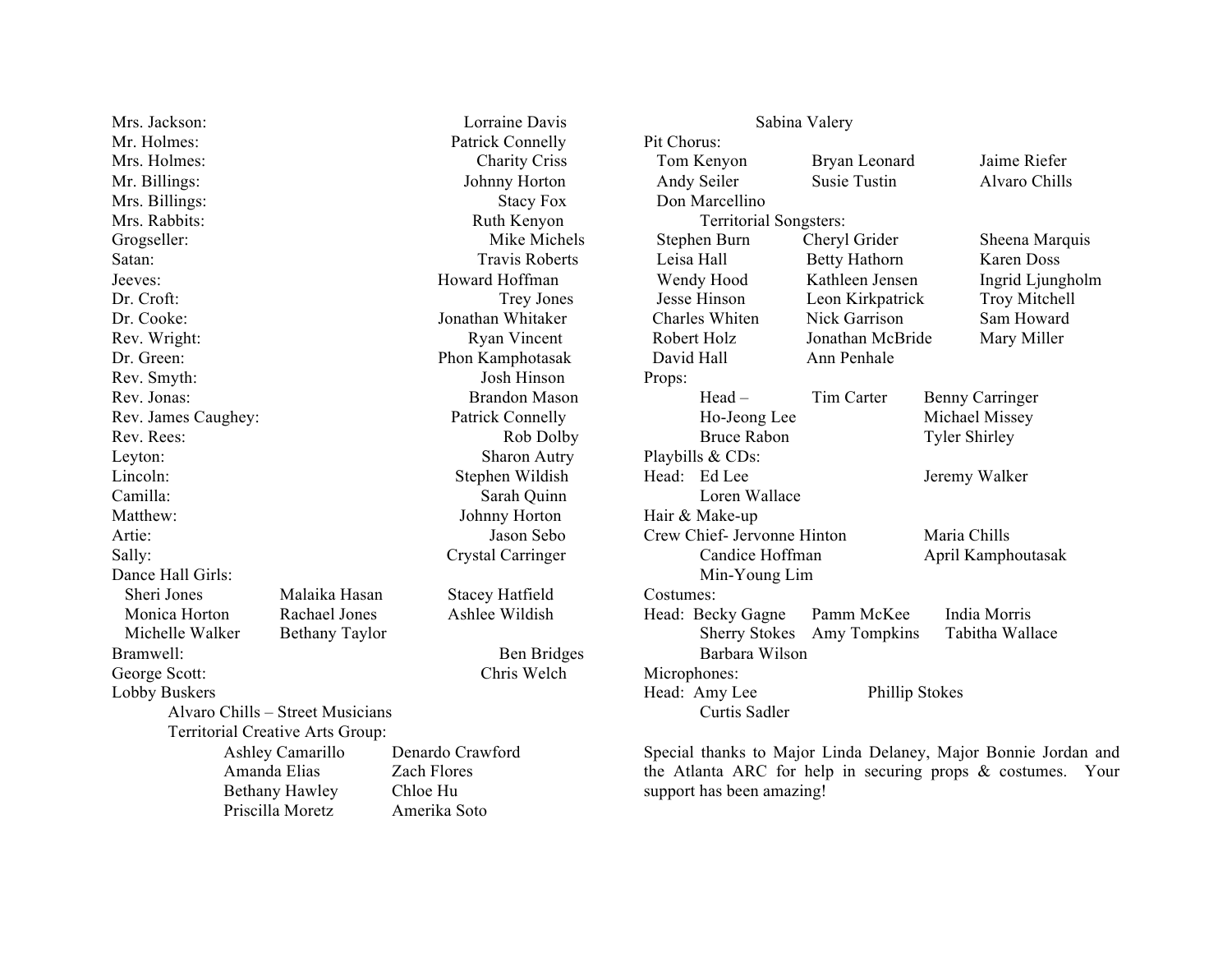#### **Soundtrack Credits**

Composer - W. Edward Hobgood Orchestrator & Arranger – Stephen Bulla Executive Producer - Max Feener Co-Engineer & Producer – Bernie Dake Engineered and Co-Produced by Phil Bulla/Platinum Productions Assistant Engineer – Pete Novak, additional assistance provided by: Adam Stamper, Scotty O'Toole, Nick Martin, & Jim Curtis Accompaniments & Choral vocals recorded at Omega Recording Studios, Rockville, MD.

1st Flute - Heather C. Zenobia 2nd Flute - Stacy Ascione Oboe & English Horn - Ronald B. Erler 1st Bb Clarinet - Vicki Lynn Gotcher 2nd Bb Clarinet - Shawn Kevin Buck Bassoon - Katherine E. Jones French Horn 1 - Kenneth Bell French Horn 2 - James Gollmer 1st Trumpet – Jamie Hood 2nd Trumpet – John Blount 1st Trombone - Mark Kendall Mauldin Bass Trombone - Chris Matten Percussion – Mark L. Carson, Nicholas J. Pastelak, & Bernie Dake String Bass - Glenn Dewey Harp - Katherine Rogers Accordion - Frank Busso, Jr. (Pills and Potions) Violins - Kim H. Miller, Jennifer Kim, Steve Romer, Lysiane Gravel-Lacombe, Celeste Blase, Doug Dube, Derek Smith, Eleonel Molina, Alexandra Mikhlin, Mark Dulac, Brenda Anna, Eileen Doty Violas - Osman Kivrak, Jennifer Rende, Catherine Amoury Cellos - Sean Neidlinger, Danielle Cho, Kerry Van Laanen

### **SCENES**

Scene 1: East End of London, 1850: The virtues of living in  $19<sup>th</sup>$ Century Victorian England are extolled by the cast, but as reality sets in, we see that all is not as it seems.

Scene 2: Binfield House, a church in Clapham, (South London) England, 1851. William Booth has been invited to preach at the Binfield House Church and on that occasion, Catherine Mumford is in the congregation.

Scene 3A: Outside of the Poor House; Mile End Waste of East London.

Scene 3B: London; Mr. Rabbit's house, 1851. William has been invited to a dinner party at the home of Mr. Rabbits. Also invited to this party is Catherine Mumford. William and Catherine will find this a most-fortuitous meeting.

Scene 4A: The streets of the Mile End Waste of East London.

Scene 4B: South London, Catherine's home, April 9, 1852. William escorts Catherine home from a Good Friday service, after she is not feeling well. Once arriving at Catherine's home, Mrs. Mumford joins in the conversation and is so delighted with how well William and Catherine get along that she "discreetly" suggests to him that Catherine might be a woman best-suited for life as a minister's wife…"this" minister's wife!

Scene 5A: The streets of the Mile End Waste of East London.

Scene 5B: Spring, 1852. Letters exchanged by William and Catherine.

Scene 6: Methodist New Connexion boardroom, 1854. The leaders of this break-away denomination of the Wesleyan Methodist Church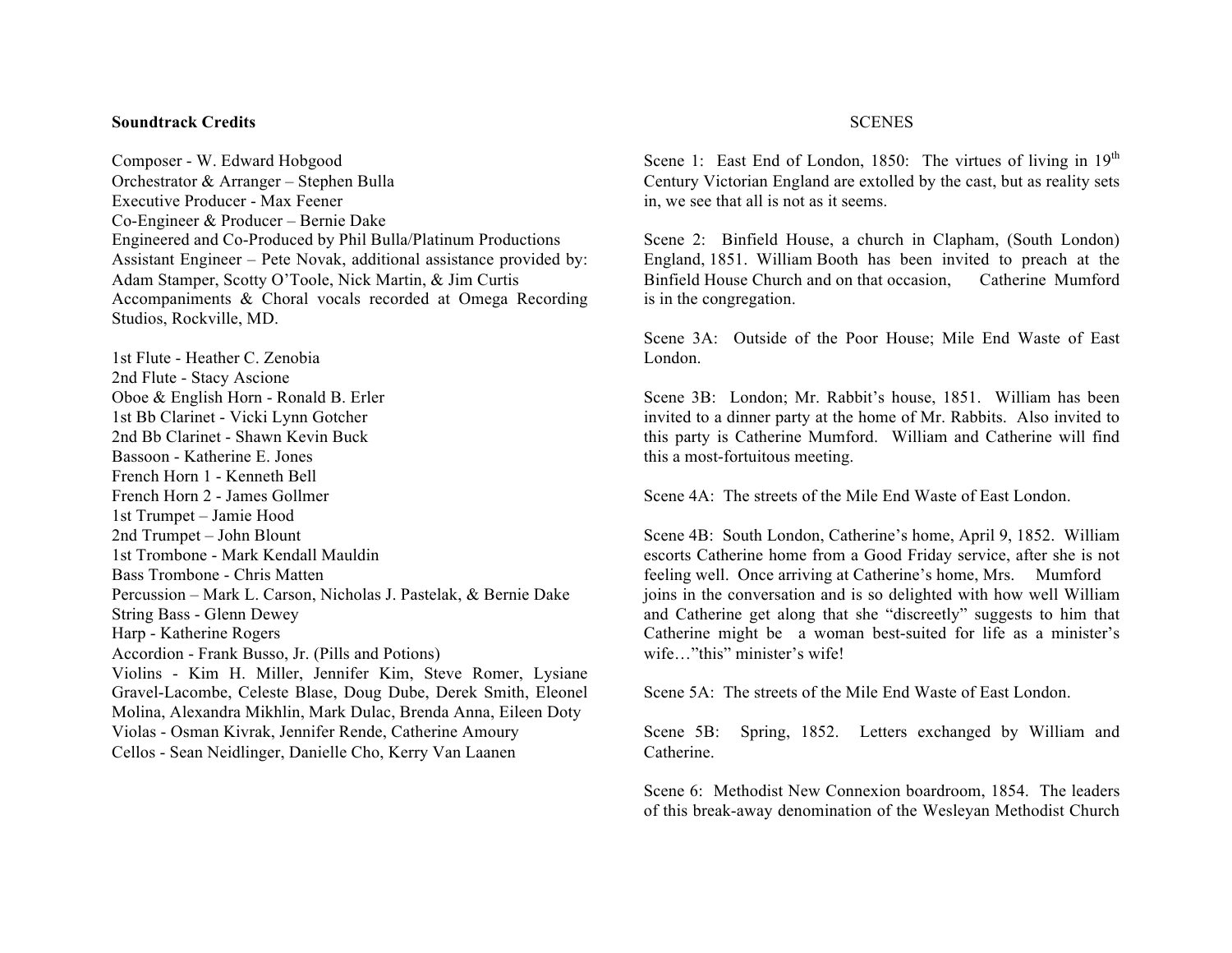have gathered to discuss the prospects of bringing William into their denomination.

Scene 7: Summer & Fall, 1855. Letters exchanged by William and Catherine

Scene 8A: Off-the-beaten-path section of the Mile End Waste.

Scene 8B: A church in Sunderland, England, 1860. The Reverend Augustus Rees is delivering a sermon he has written concerning women preachers and the Biblical injunction for them to keep silent in church. This sermon is later published into pamphlet form and after reading it, Catherine writes her own rebuttal about a woman's right to ministry.

Scene 9A: Underneath a bridge in the Mile End Waste. A young couple is desperate, and in order to spare their infant child the horrors of the life they've had to endure, make a decision that no parent should ever have to make.

Scene 9B: Spring, 1861. Letters exchanged by William and Catherine.

Scene 10: Methodist New Connexion boardroom, 1861. The leaders of the denomination that had previously welcomed William Booth into their fold have now decided that he needs to go.

Scene 11: Streets outside Covent Gardens. A street vendor, from the Mile End Waste is trying to make a living selling his magical herbs and potions.

Scene 12: The home of William and Catherine; London, 1865. Catherine, now a successful and much-sought-after speaker has come to London and is preaching regularly in the West End to the wealthy and affluent; William has been preaching in the East End to the poor and forgotten.

Scene 13: Outside the Blind Beggar, Mile End Waste of London. The two stories intersect at this juncture and William and Kate help them see there is hope in spite of their circumstances. Scene 14: A Dance Hall in the Mile End Waste, 1870. The

Christian Mission is rapidly outgrowing its meeting space and so Catherine is searching for a larger hall. She finds that, and more.

Scene 15: London; William's home office, 1878. William summons his son, Bramwell and his personal assistant, George Scott Railton, to his office to seek their advice with the Christian Mission's Annual Report. Little did they know that the stroke of a pen on a piece of paper would change their lives, and the world, forever!

Note: Mile End Waste Monologues are based on actual stories and interviews given and recorded in, *In Darkest England and the Way Out* and *London Labor and the London Poor.*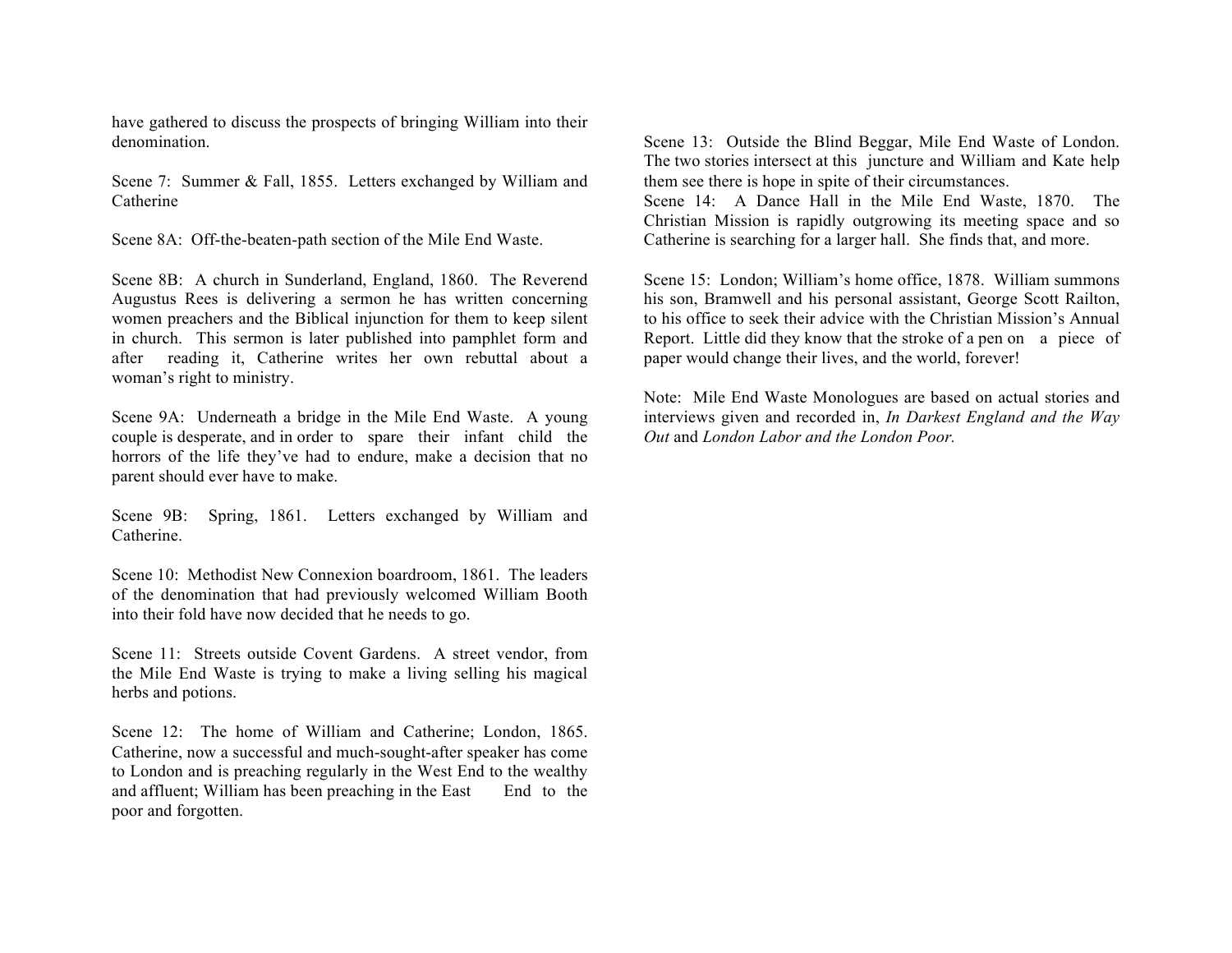## **Musical Numbers**

Children of the Gutter and the Slum

 Citizens of the Mile End Waste As the musical opens, the "elite" of the Victorian English society sing a song that extols the wonders of this "modern" age and how, as the upper crust, life's pleasures are theirs to enjoy. However, as the song continues, we discover that things are not what they appear and the well-to-do are in reality, citizens of the East End of London or The Mile End Waste, whom we will come to know as the Children of the Gutter and the Slum.

- A Soul Dies Every Minute William Booth William is a guest preacher at a Church in South London (Binfield Hall). As a part of his message, he shares about, how as a young teen, he heard his pastor say during the course of a sermon that, *a soul dies every minute.* Those 5 words struck him to the heart and spurred him on to become active in sharing his faith and the message of salvation. We also learn a little about his past and the effect that working as an apprentice in a pawnbroker's shop had upon the development of his social conscience.
- The Man I Marry Catherine (Kate) Mumford & friends Following the service where Catherine has heard the young William Booth speak for the first time, William's benefactor, a Mr. Edward H. Rabbits, plants the idea that William might be a wonderful choice for a future husband. Kate was, after all, 22 years old and in the mid-1800's, to not be married or at the least engaged, meant that a woman might end up being an "old maid." Kate and her girlfriends sing about the qualities a man must possess if she would ever consider marrying him.

The Grogseller's Dream William, Grogseller, Satan William is invited to a dinner party at the home of Mr. Rabbits. He arrives late to discover that the party is not the great success Mr. Rabbits hoped it would be. Mr. Rabbits tells his guests of an American Temperance poem he recently heard William recite and persuades him to share it with the group, who themselves are not all teetotalers. Catherine, who has been a vocal opponent of alcohol consumption, is enthralled by William's rendition of the poem. This song is an adaptation of that actual poem. Grog is the name of an alcoholic beverage that was very popular in Victorian England.

She Could Be a Preacher's Wife Mrs. Mumford Kate has been attending a church service, but begins to not feel well. Mr. Rabbits persuades William to escort her home. On the carriage ride home, they enjoy wonderful conversation. Kate invites him into her home, which she shares with her parents, to continue the conversation. Mrs. Mumford enters the conversation and before anyone realizes it, the night is gone. It is quite evident that Mrs. Mumford likes William; so much so, that history tells us she invites him to spend the night in their guest room, rather than make the long journey home in the middle of the night! While this song has no historical base, we can imagine that, having a daughter who is 23 years old and not in any kind of a romantic relationship, Mrs. Mumford would be excited about the prospect of Kate getting married. And like any good Christian mother, she would be enamored by the idea of her daughter married to a preacher. She persuades Kate to go into the kitchen and prepare a pot of tea, while she launches into this song which extols Kate's virtues.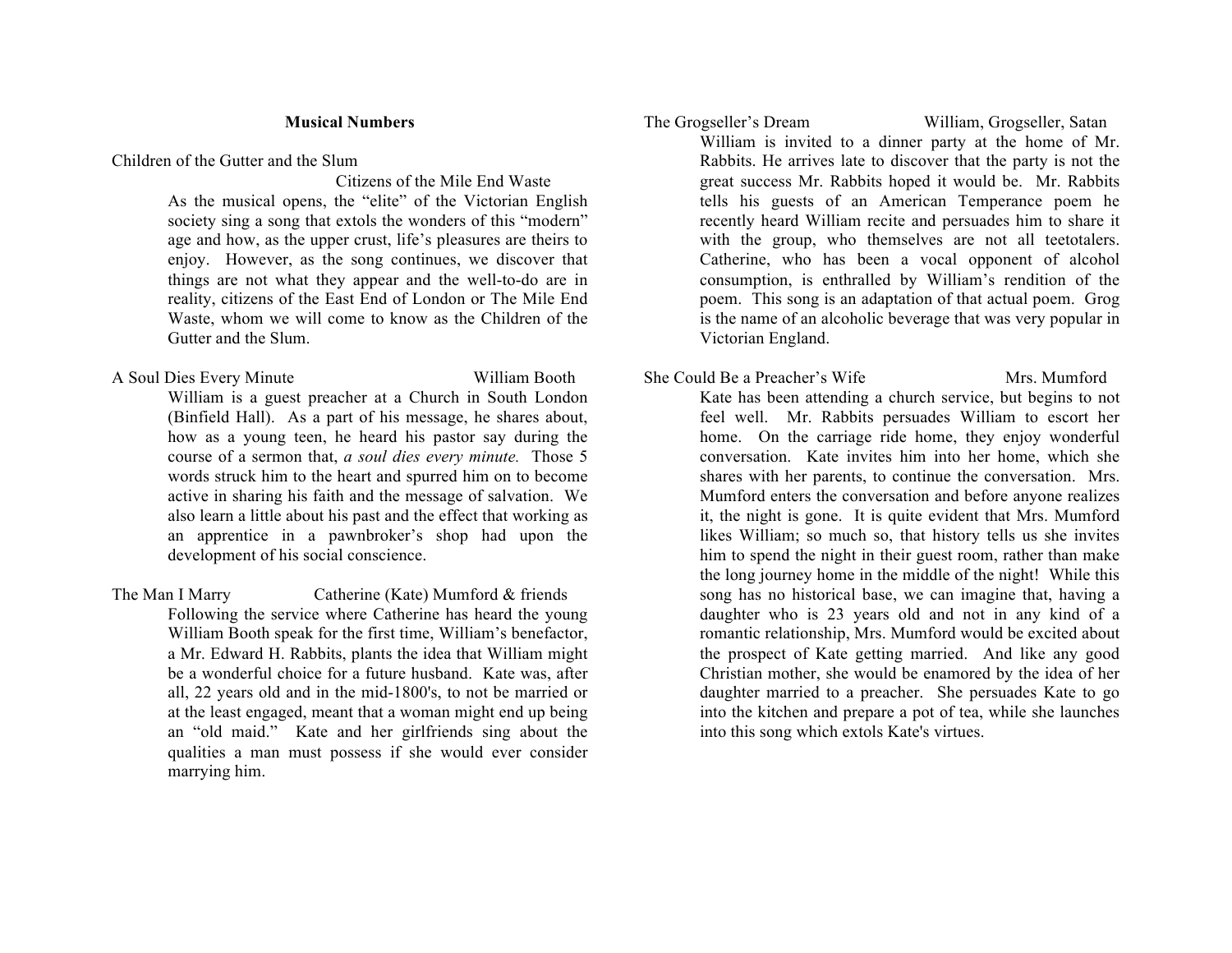We Believe in Miracles William and Catherine Booth Into their second year of marriage, Will and Kate are blessed with the birth of their first child – William Bramwell Booth. The American evangelist, William Caughey, with whom The Booths have become friends, conducts the christening (dedication) ceremony. William and Catherine sing this song in gratitude to God for this most-wonderful gift of a child.

A Woman's Right to Preach Rev. Rees & Catherine Booth Reverend Arthur Augustus Rees, a minister from Sunderland, England hears of an American woman, named Phoebe Palmer, who with her husband, has been preaching in the north of England. Reverend Rees is appalled that a woman would be allowed to stand behind a pulpit and writes a sermon condemning her and putting forth a case of what the Bible teaches about why women should not preach. This sermon is soon published and Catherine reads it. She is incensed and writes a rebuttal to this sermon/pamphlet. Her rebuttal has become an important historical document called, *Female Ministry: A Woman's Right to Preach.* This song puts forth Reverend Rees' case and Catherine's rebuttal.

Lullaby Mile End Waste Couple

The plight of those who lived in the Mile End Waste of London has perhaps been understated or even glamorized (i.e. *Oliver, Sweeney Todd*) by Hollywood. The sad truth is that thousands died every year from hunger, disease and abuse. In this scene, which is based on an actual account, we meet a young couple who feel that life is totally hopeless, and who, out of desperation, and their determination to never let their baby suffer all the things they have themselves had to suffer, decide to take the baby's life. This is the lullaby they sing to their son before he is removed from his suffering.

Pills and Potions Dr. Ouack

People have this wonderful ability, even in the midst of desperation and hopelessness to find something to smile about. This character is obviously a con artist and earns his living scamming people. He has something for whatever ails you and if you're willing to pay the price, the magical elixir can be yours!

Our People William and Catherine Booth

Catherine has become a renowned speaker and quite the novelty among the British elite. Because she is in such demand to speak, The Booths have moved to London. Catherine preaches in the West End, while William has found a place to minister in the East End. He comes home one night, having walked through that "Hell Hole" and shares with Kate the Call God has placed upon his life to dedicate himself to serving the forgotten and outcast of the Mile End Waste. This is the song he begins to sing to her. She catches the vision and together it becomes their affirmation of this Call that would literally change the world.

Children of the Gutter and the Slum (Reprise)

 Mile End Waste Residents, William & Catherine Booth William and Catherine are in the Mile End Waste, where William is standing on his soapbox, waving his black umbrella and preaching his heart out to the citizens of the East End. While the people sing to them of their hopelessness, the Booths respond with news that there is hope and a solution to the pain and misery that appears to be their lot. *There is more to this life than dying. Jesus' love is satisfying, and He offers grace that truly sets you free!*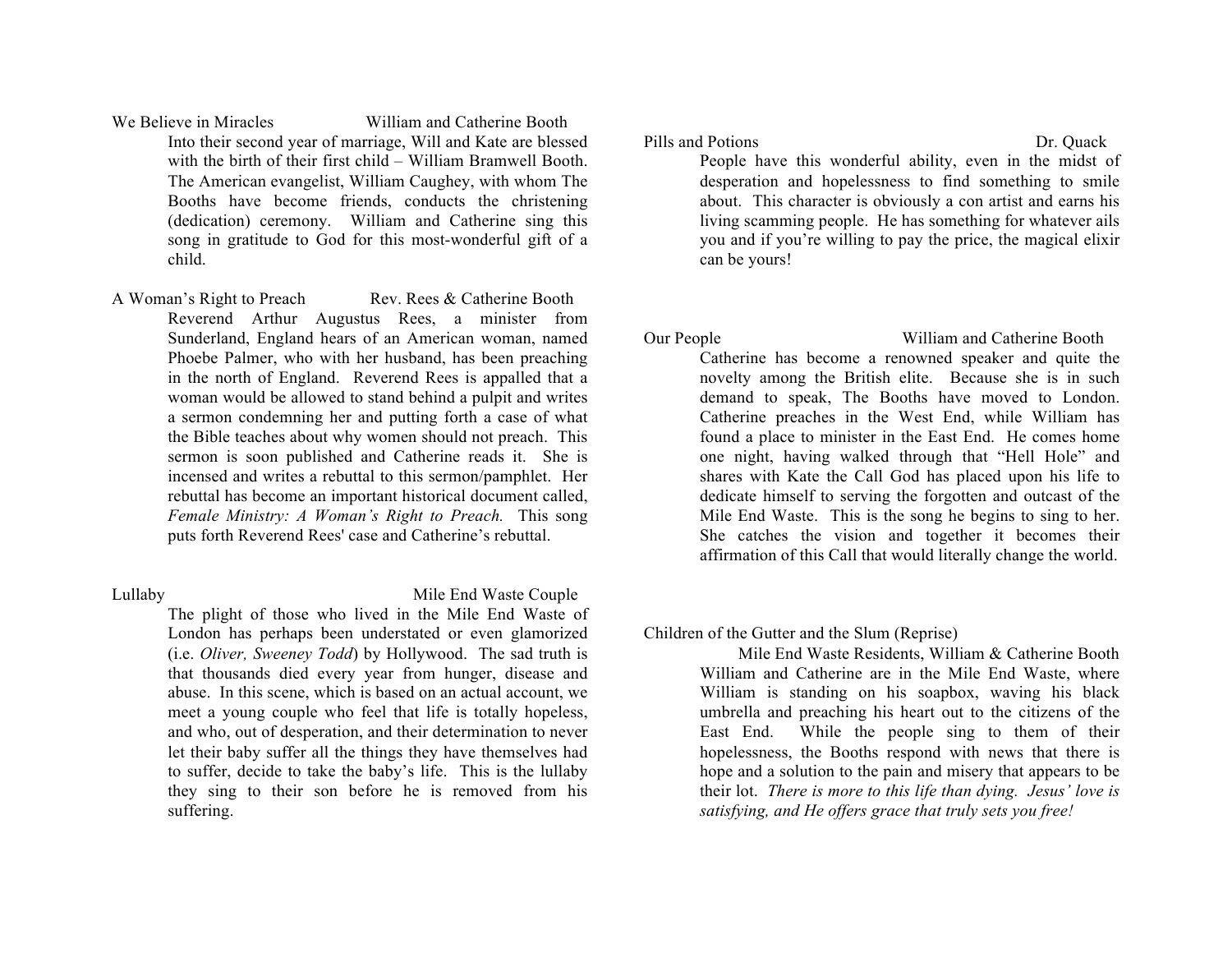Listen to the Jingle Dance Hall Girls

Under the direction of William Booth, the Christian Mission begins to grow by leaps and bounds and soon outgrows every place in which they hold their meetings. Catherine joins in the search to find a suitable venue to hold their services and she approaches the owner of a theater to see if they can rent (hire) the hall. While she is there, a rehearsal is taking place for a musical number, in which the girls not only sing and dance, but play the tambourine. While viewing all of this, Catherine gets an idea about how to sanctify this instrument for the Lord's service. (Note: This is the composer's supposition of how timbrels came to be in the Army and no actual documentation of this scene has been found. Nevertheless, it is feasible and a lot of fun!). This tune was written by H. Wright and originally called *I Traced her Little Footsteps in the Snow.* The tune was 'redeemed' by the Army and appears in the Salvation Army Red Songbook under the title *Come Shout and Sing.*

I Bless the Happy Day Dance Hall Girls In the great tradition of Salvation Army music, Catherine gives this secular tune a spiritual makeover! These are the original words from our Salvation Army Songbook that were written by James Conner Bateman.

# Army of God/Finale William Booth, Bramwell Booth & George Scott Railton, Cast

The date is May, 1878 and William has called his son, Bramwell and his right hand man, George Scott Railton to his home office to help him work on the annual report of the Christian Mission. The report refers to The Christian Mission as a volunteer army, to which Bramwell replies,

"I'm a regular or nothing!" In a moment of inspiration, William takes the report and strikes through the word *volunteer* and replaces it with the word *salvation*. In that instant, The Salvation Army is born! William helps Bramwell and George Scott catch the vision of what this change in name can mean to them and to the world. As the song moves into the finale, Catherine joins them and they don Salvation Army tunics; officers in uniforms from around the world begin to join them on stage to signify the rapid growth of The Army around the world and then, finally, the poor, the lost, the forgotten and outcast from the Mile End Waste come out and are embraced by the Salvationists, reminding us all, that anyone in need or a slave to injustice or anyone whose life has been ruined by deed or if they have no relationship with Christ…these are Our People.

Note: All words and music written by W Edward Hobgood, unless otherwise noted.

### William and Catherine Booth

William and Catherine Booth were remarkable people, not because of their own making, but because they were completely given over to God and His mighty vocation for their lives. They followed the calling of God wherever it led them, and never looked back. They experienced extremely difficult days, persecution, and failures, but their determination to go with God did not falter. That is what made William and Catherine Booth the kind of people they were. That is why history remembers their names and their story.

William Booth, commonly known as the Founder of The Salvation Army, was, like John Wesley before him, a tireless organizer. He began his Army in East London in 1865 as a mission to the poor of that part of London with the intention of sending his converts back to the established churches. East London was at that time the home to tens of thousands of people who barely survived on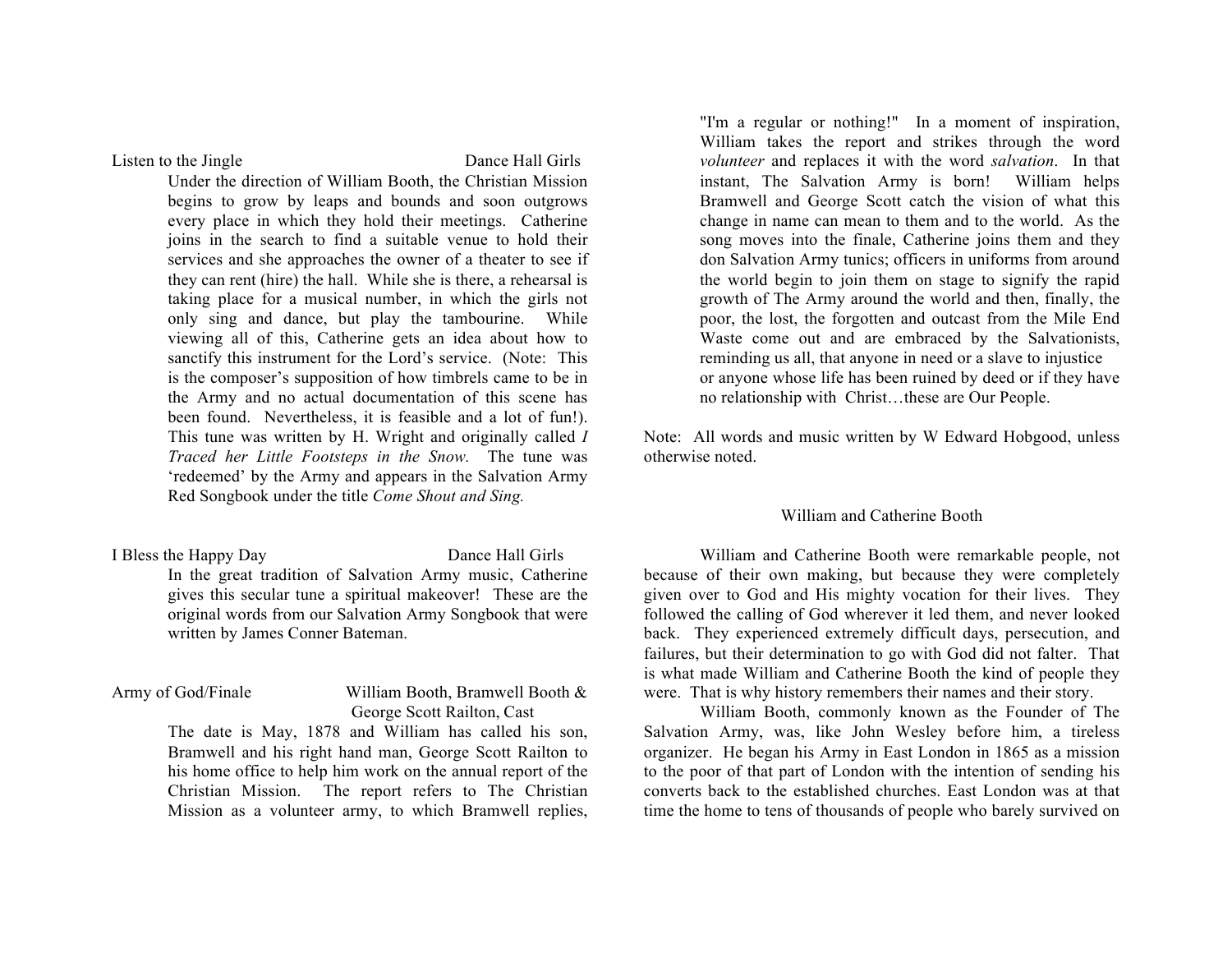the menial wages of the most noxious of industries, and poverty and degradation were descriptive of the lives of people living in East London at the time. Proper Londoners looked down on people in East London, and about 1880 derisively labeled East London the East End. But Booth was convinced that these are "our people" and launched a mission in the face of great odds and in extreme circumstances. However, his mission took hold and evolved into The Salvation Army in 1878, and Booth had, for all intents and purposes, a denomination on his hands. And by the time he died in 1912 The Salvation Army was in 58 countries around the world.

But that is only half the story. The move to London in 1865 that set off a series of events ending in the founding of Booth's mission had more to do with his wife, Catherine, than with William. By that time she had a wide reputation as a preacher. A woman preaching was scandalous to many religious Victorians, but to others it was a source of either inspiration or curiosity. And so, for whatever reason, Catherine was receiving invitations apart from her husband. One such invitation came from a group of Christians in London, and in 1865 William and Catherine moved to London so that Catherine could fulfill her destiny. Providentially her parents lived in Brixton, just outside of central London, and she had a place to stay while engaged in her preaching. William initially went back to the north to continue a preaching campaign there, but eventually came back to join Catherine in London, and history tells us the rest of the story. But we turn first to how this story began and unfolded.

William Booth was born in Nottingham, England on April 10, 1829 into a nominally religious family. He was one of five children of Samuel and Mary Booth, and he was baptized two days later at the local Sneinton Anglican Church, St. Stephen's. Samuel Booth's fortunes ebbed and flowed, but basically throughout Booth's childhood the family was poor and struggling. Because he had to be the primary means of support for his mother and three sisters (William's only brother died years earlier) after his father's death, William reluctantly continued to be an apprentice to a pawnbroker, a job that he had entered at age 13 when the family was in financial ruin. In that dreaded occupation he was a witness every day to the horrific poverty brought on by the Industrial Revolution.

Nottingham was a hotbed in central England of social upheaval during Booth's boyhood. The Chartists were the group best know for fighting for social reform, and were active in Nottingham, laboring to unite the workers of the industrial cities. Even then Booth seemed acutely aware of the daily tragedies brought about by the poverty surrounding him, undoubtedly heard Chartist orators, and may have even been attracted to the Chartist cause by them. However, he ultimately experienced solace from his own physical and spiritual impoverishment in a vital religious life with the local Methodists. Although he had been baptized in the Anglican Church, William found a nurturing home in the Wesleyan chapel where he was, by his own witness, saved by faith in Christ and converted to true Christianity. He was inspired by the Methodist preachers, the robust singing of the hymns of Charles Wesley, and the opportunities for witness and service that Methodism supported and promoted. He and a like-minded friend, Will Sansom, were active Methodists, conducting open-air meetings, preaching in cottage prayer meetings, and helping some of the local poor.

Booth's nineteenth year was a difficult one. He was out of work, and was discouraged that none of the members of the Methodist church who had the means offered him employment, missing an opportunity to care for the neighbor as Christ had commanded. Booth was forced to move to London where he found employment — again as a pawnbroker's assistant — but still reserved Sundays for preaching, as had been his custom back home. When he moved to London he knew no one except his sister, Ann, and her husband, a fact rather remarkable when one considers the worldwide fame accorded to him by the time of his death. In April 1852 he left the pawnbroker's shop and, supported by a man named Mr. Rabbits, devoted himself to preaching. It was also through this friend that he met Catherine Mumford, with whom he fell in love immediately. A three-year courtship culminated in marriage on June 16, 1855.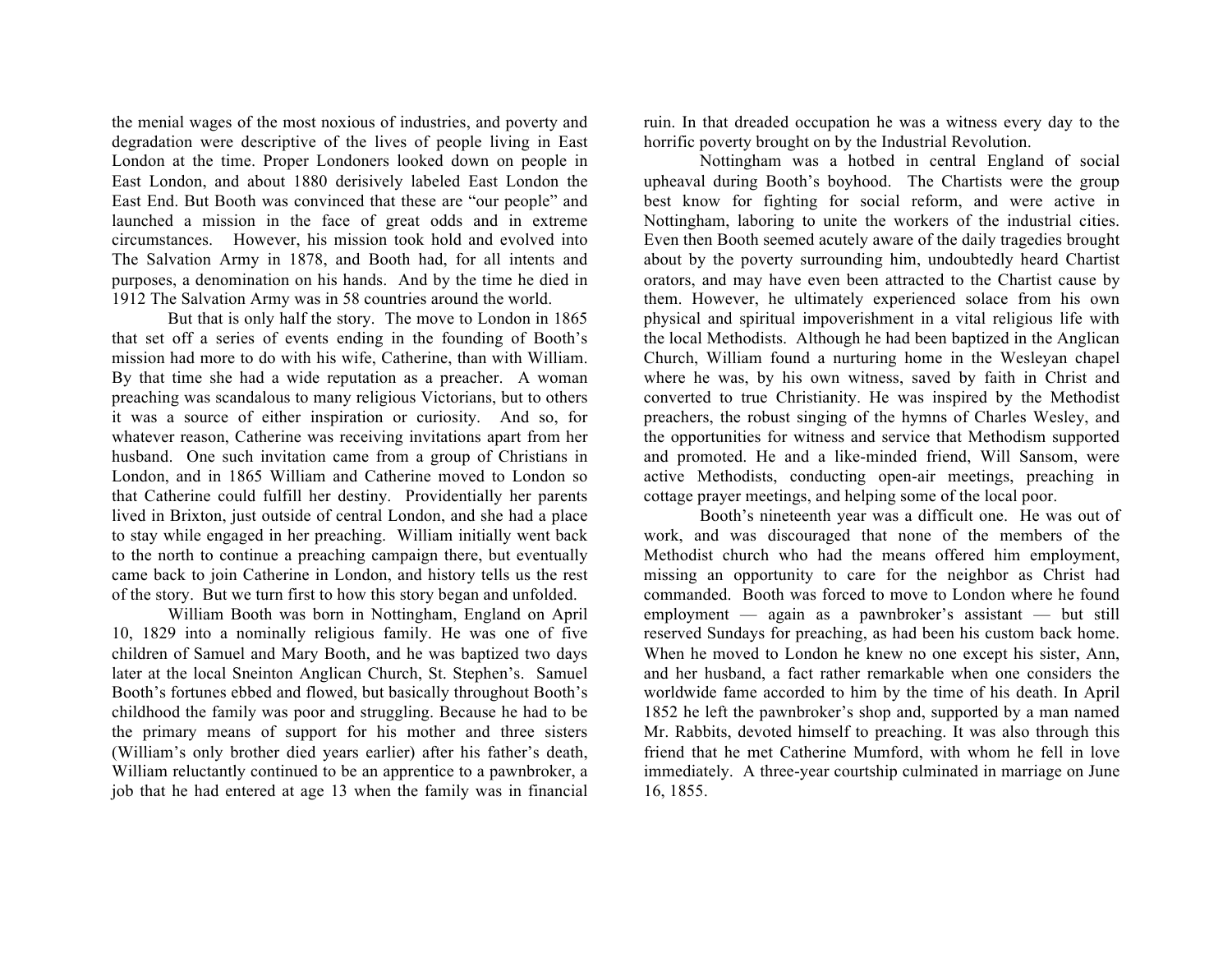Catherine Mumford, born on January 17, 1829 in Ashbourne, Derbyshire, England, had an easier and more fulfilling childhood than the man she would marry twenty-six years later. Her father was able to provide a relatively stable home for the small family—Catherine, her mother, and one brother. Catherine was educated at home by her mother, who was ever suspicious of the company Catherine would keep if she went to school outside of the home, and of the evil influence of that company. Although her mother was protective and ever vigilant, this was no problem. Catherine was close to her mother, and was a diligent student with great interest in the Bible. She read the Bible through eight times by the time she was twelve years old, a remarkable accomplishment. The family eventually moved to Brixton and Catherine and her mother, Sarah, ever-faithful Methodists, began attending a Methodist chapel known as Binfield House in Binfield Road, Clapham. One Sunday they heard a lay preacher by the name of William Booth, and two weeks later Catherine Mumford and William Booth were introduced to each other by Mr. Rabbits. Who could have imagined that such an introduction would be so providential!

An engagement followed, and William and Catherine were married by the Reverend Dr. David Thomas, with only two witnesses to the marriage. Catherine had occasionally attended Dr. Thomas' church, and had great admiration for him. However, the marriage did not guarantee that their lives would be immediately settled. William was still searching for some leading by God, some clear sign from God for the direction in his life.

William Booth had been considering many possibilities for Christian service, including ministering on a convict ship to Australia or moving to America. He thought about joining the Congregationalists, but their Calvinistic doctrines as well as his innate love of Methodism kept him within the Wesleyan fold. He joined the Methodist New Connexion, one of the many Methodist denominations that sprung up after Wesley's death, and was ordained in 1858. Both William and Catherine felt that William would be best suited to this denomination because it seemed to embrace many of the teachings of John Wesley, including clear

proclamation of the gospel of salvation to the sinner and the gospel of sanctification to the saint.

William studied for the ministry under the Reverend Dr. William Cooke, one of the leading lights in New Connexion Methodism, and, according to George Scott Railton in The Authoritative Life of General William Booth, a person whom William Booth would later recall as "a man of beautiful disposition. . .and an imposing presence" (p. 41). After two appointments with that denomination, William resigned over conflict with his leaders — he preferred itinerant evangelism to the settled ministry of the pastorate. However, his leaders thought otherwise and knew better. After a period of independent ministry with Catherine, who had begun preaching in 1860, William followed her to London so that she could fulfill a preaching engagement while she lived with her parents in Brixton.

It was in London that William Booth formed a ministry in East London, and found his destiny. He began preaching in the area of Mile End Waste, a park area stretching back to medieval London and in Booth's day one used for various religious and political activities. He attracted a following of like-minded evangelists with whom he founded a mission in 1865 that would have several name changes until resolving that the mission would be called The Christian Mission.

The original intention of The Christian Mission--to save people and send them back to the churches—eventually proved impossible, largely because the people were attracted to the preaching of both William and Catherine, and also because the churches were reluctant to welcome into their folds those lowly sorts from East London. Life in East London was raw and dangerous. There was a downturn in the economy during this time as well as a rise in unemployment. For thousands of people the only employment available was in the sweated trades, the mass manufacture of cheap goods in the most vile circumstances possible to imagine. And just when William Booth's mission was hardly a year old, greater tragedy struck that place that would eventually be known as the East End. In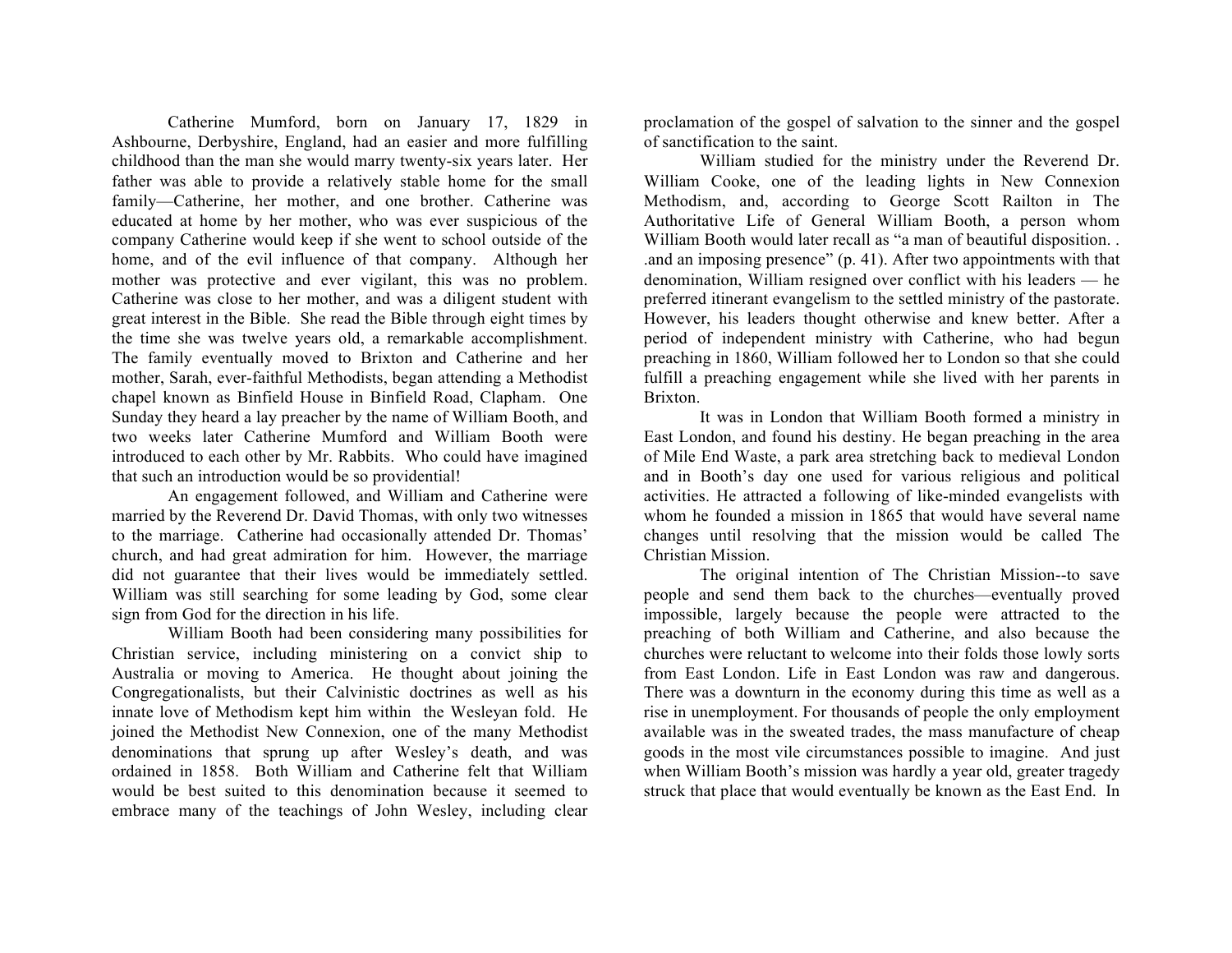My East End: Memories of Life in Cockney London by Gilda O'Neill we read the following:

That autumn, a cholera epidemic killed almost 4,000 East Enders and left many more sick and ailing. When the costs of treatment—such as it was—and of burial were added to the rocketing bread prices, the result of a disastrous harvest, the financial burden on the people already close to pauperism was catastrophic. Then the winter of 1866-7 brought weather so severe that the remaining river trades were brought practically to a halt. (p. 31).

It is amazing that any mission could survive in those circumstances, but constant financial support from the preaching of Catherine in the West End of London enabled William to concentrate on establishing the Mission in East London on firm financial and theological ground. Occasionally when William had to recuperate from illness Catherine was in charge of the Mission, a task to which she was well suited by temperament, by her ability to preach, and by firm theological convictions Christian Mission locations — called "Preaching Stations" — eventually flourished well beyond East London in various parts of Great Britain, and by 1878 this fledgling organization was getting established. There were a total of 57 Christian Mission Stations, and while preaching the gospel, converting the sinners, and raising up the saints were the primary responsibilities of The Christian Mission workers, social ministries were carried out by the local stations as there was local need. The one social ministry that was undertaken by all Christian Mission Stations was a feeding program called "Food for the Millions." This operated under the direction of the eldest Booth child, Bramwell Booth, and a missioner by the name of James Flawn from 1870 to 1874, and although it closed in 1874 it would be a preview of the extensive organized social ministry that would be undertaken by The Salvation Army years later. These ministries were a reflection in Christian Mission Wesleyan theology to obey the command of the Lord to love God and love one's neighbor, the heart Wesleyan holiness theology.

The Christian Mission naturally evolved into The Salvation Army in 1878, bringing military terminology and warfare evangelism to the service of the Gospel. British flair for the military, the wearing of uniforms, the use of brass bands, and marching in the streets served this transition well, and the broader British public eventually realized that they had another Army in their midst, albeit a Christian Army of some sort. Some members of the Mission had already used military terminology, and Mission workers envisioned themselves as being at war with sin. Also, with the increase of Christian Mission Stations and William's dislike for the constraints of committees, William abandoned supervising committees and took control of The Christian Mission, and the leaders of the Mission approved.

William Booth, already comfortable with the title of General Superintendent of the Mission, naturally became the first General of The Salvation Army in command of officers (ministers) and soldiers (laypersons), identified by their uniforms and military language. The Army used military tactics to take the gospel to the world. All eight of the Booth children became officers, and Catherine Booth, while never commissioned as a Salvation Army officer nor ordained by any denomination to the Christian ministry, nevertheless labored tirelessly on behalf of The Salvation Army in preaching, teaching, writing, and ministering on behalf of the poor until her Promotion to Glory on October 4, 1890. Her followers gave her the honorific title of "The Army Mother".

It was Catherine who had helped to shape so much of the Army life. She was a champion of women in ministry and by the time of her death thousands of women had joined the Army, many of them having opportunities for ministry worldwide that would never have been the case had it not been for Catherine Booth. She was an avid preacher and teacher of the doctrine of holiness. She helped to shape the Army's sacramental view that all of life is holy and that no particular observance of baptism or the Lord's Supper as outward signs were needed to demonstrate this great truth. And so the Army took a non-observance position with regard to the sacraments in 1883 largely because of the influence of Catherine Booth. She was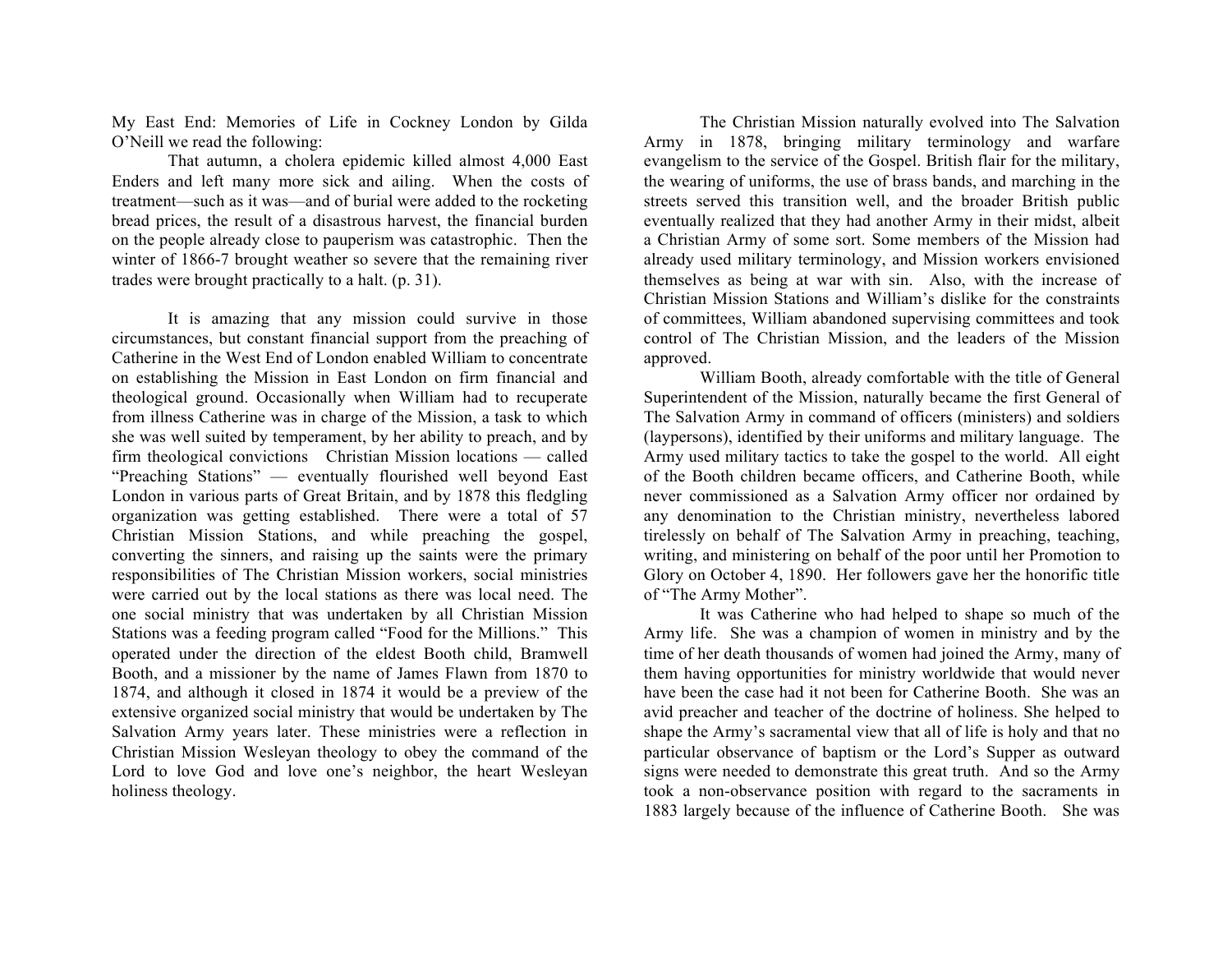influential in shaping the Army's identity with her insistence on the wearing of uniforms for officers and soldiers, and helped to design the original uniforms. And make no mistake—she was a woman with as strong a will as her husband. She often advised people to get "settled views" by which she meant her views!

Catherine Booth's last public appearance before a great crowd was in the City Temple at the invitation of the Reverend Dr. Joseph Parker in June of 1888. She was so inflicted by cancer that she had to insist that at the conclusion of the sermon she would not be able to meet the people in the congregation. After she preached and everyone had left the church, Catherine Booth was escorted home by Salvationists.

In the meantime, Salvationists around the world were reaching out to the poor and the disenfranchised with the good news of the gospel for the poor. Many efforts took place and William Booth would learn about them after they had been launched. And concerned for the poor and the disenfranchised since his Nottingham days, William Booth was encouraged as Salvationists around the world met the needs of people in difficult circumstances in response to the Lord's command to love God and love the neighbor. The love of neighbor became a natural response to the love of God and a desire to obey His command. The compassion of Salvationists varied as local needs demanded, but eventually included half-way homes for released prisoners, homes for the homeless, orphanages, food depots for the poor, legal aid, and factories with safe working conditions and fair wages, to name but a few. The social ministry became internationally expansive.

 In 1890 William organized such diverse acts of mercy and wrote In Darkest England and the Way Out, a book carefully outlining the needs of and the remedies for the poor in urban industrial England (the "submerged tenth"), and written to raise funds from the British public to support that ministry. This is still the one written work associated with William Booth by a public that knows very little else about Booth. The book carefully outlined the Army's social campaign. However, Booth, ever the evangelist with an eye to full salvation, stated this for all the public to read:

It will be seen, therefore, that in this or in any other development that may follow, I have no intention to depart in the smallest degree from the main principles on which I have acted in the past. My only hope for the permanent deliverance of mankind from misery, either in this world or the next, is the regeneration or remaking of the individual by the power of the Holy Ghost through Jesus Christ. But in providing for the relief of temporal misery I reckon that I am only making it easy where it is now difficult, and possible where it is now all but impossible, for men and women to find their way to the Cross of our Lord Jesus Christ (pp. 3-4).

But by this time Booth had become a military strategist, and he knew that before going to the British public with his idea for ministering to the "submerged tenth" of the British population, he had to get his officers and soldiers on board with this. And so in 1889, before publishing In Darkest England and the Way Out, he published an article entitled "Salvation for Both Worlds" in the Army's missionary magazine, All The World. Here he explained the direction into organized social ministry that the Army would be taking, and provided a biblical and theological groundwork for that direction. Most of his loyal followers applauded this expanded vision for the Army, but of course a few rejected it, feeling that it would detract from the primary task of converting sinners and making saints. But the Army made the move forward.

The year 1890 proved to be a turning point for Booth and his Army in more than one way, however. At the time of the launching of the Darkest England Scheme William Booth lost his companion for life, Catherine. As mentioned, she died of cancer on October 4, 1890, and Booth and the family were devastated by this loss But William continued on with his ministry in spite of the loss of Catherine, and in spite of other family difficulties and losses. Three of his children and their spouses eventually left the ministry of The Salvation Army, and one of his daughters, Emma, died in a railroad accident in America. There were also defections from the Army and those who left often went public with their disagreements with the Army leadership. But William, again the strategist, continued in his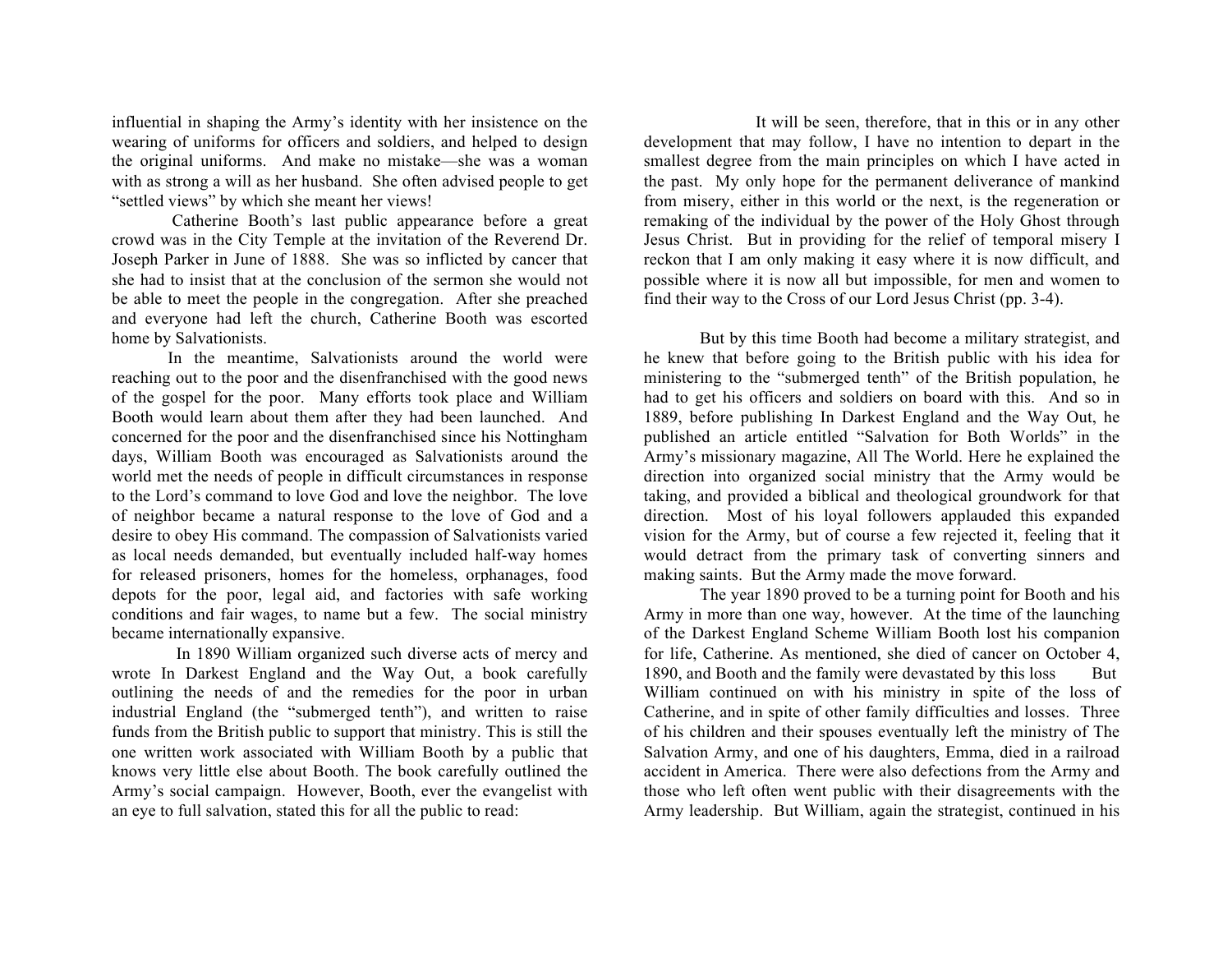worldwide role as the General of the Army and preacher of the Gospel, using every means available for preaching. He became famous for his seven motor campaigns throughout Great Britain, and made several trips overseas, including six trips to America.

And William Booth's Salvation Army became admired throughout the world in spite of difficulties and hardships. Booth lived to enjoy much personal recognition, including the Freedom of the City of London and of Nottingham, receptions by His Majesty King Edward VII of England as well as Queen Alexandra, the Emperor of Japan, and other heads of state. He also received the Doctor of Civil Law degree from Oxford University. And by 1912 he lived to see the Army flag waving in 58 countries. It is little wonder that in August of 1912 the business and traffic of London ceased for the funeral procession of General William Booth as 10,000 of his Salvationist soldiers marched behind their fallen leader to the place of burial beside his beloved Catherine in the Abney Park Cemetery. The commendations of this Founder of an Army were international. He provided the world with an enduring legacy in the history of Christianity — a grand vision for an Army of God winning the world for God.

> Roger J. Green, Ph.D., D.D. Professor and Chair of Biblical Studies and Christian Ministries Terrelle B. Crum Chair of Humanities Gordon College Wenham, MA

# **BIOS**

# STEPHEN BULLA

Stephen Bulla began his musical instruction at age 6, growing up in a musical household where his father played tuba and his mother played piano. He eventually graduated Magna Cum Laude from **Berklee College of Music** in Boston, where he studied trombone with Phil Wilson and Composition/Arranging with Herb Pomeroy. In 1980 he won an audition for the position of Staff Arranger to "The President's Own" **United States Marine Band and Chamber Orchestra** in Washington DC. For the next thirty years he would provide musical scores for a myriad of White House events, beginning with the Reagan era until 2010. Working alongside film score legend **John Williams** he has transcribed music from "Star Wars", "Catch Me If You Can", and "Close Encounters" for performances by the Marine Band with the composer conducting. He

has also scored music for the Discovery Channel ("Wings of the Luftwaffe" and "Century of Flight") and PBS television series "In Performance at The White House". Here artists including Sarah Vaughan, Manhattan Transfer, Mel Torme, Doc Severinsen, Nell Carter, Shirley Jones, Larry Gatlin, and Jordan Sparks performed his arrangements.

His commissioned concert works are performed and recorded internationally. The Dutch, British, Swiss and New Zealand Brass Band Championship organizations have all commissioned test pieces from his pen. One of many career highlights to date was a commission from the Library of Congress to complete and orchestrate the last known manuscript march of **John Philip Sousa**.

He presently serves as artistic director and principal conductor for **New England Brass Band** and **Brass of the Potomac**. Both of these ensembles are non-profit organizations providing music for community events, arts programs, and educational outreach in local public schools.Stephen Bulla is a member of **ASCAP** (American Society of Composers, Authors, and Publishers) and has received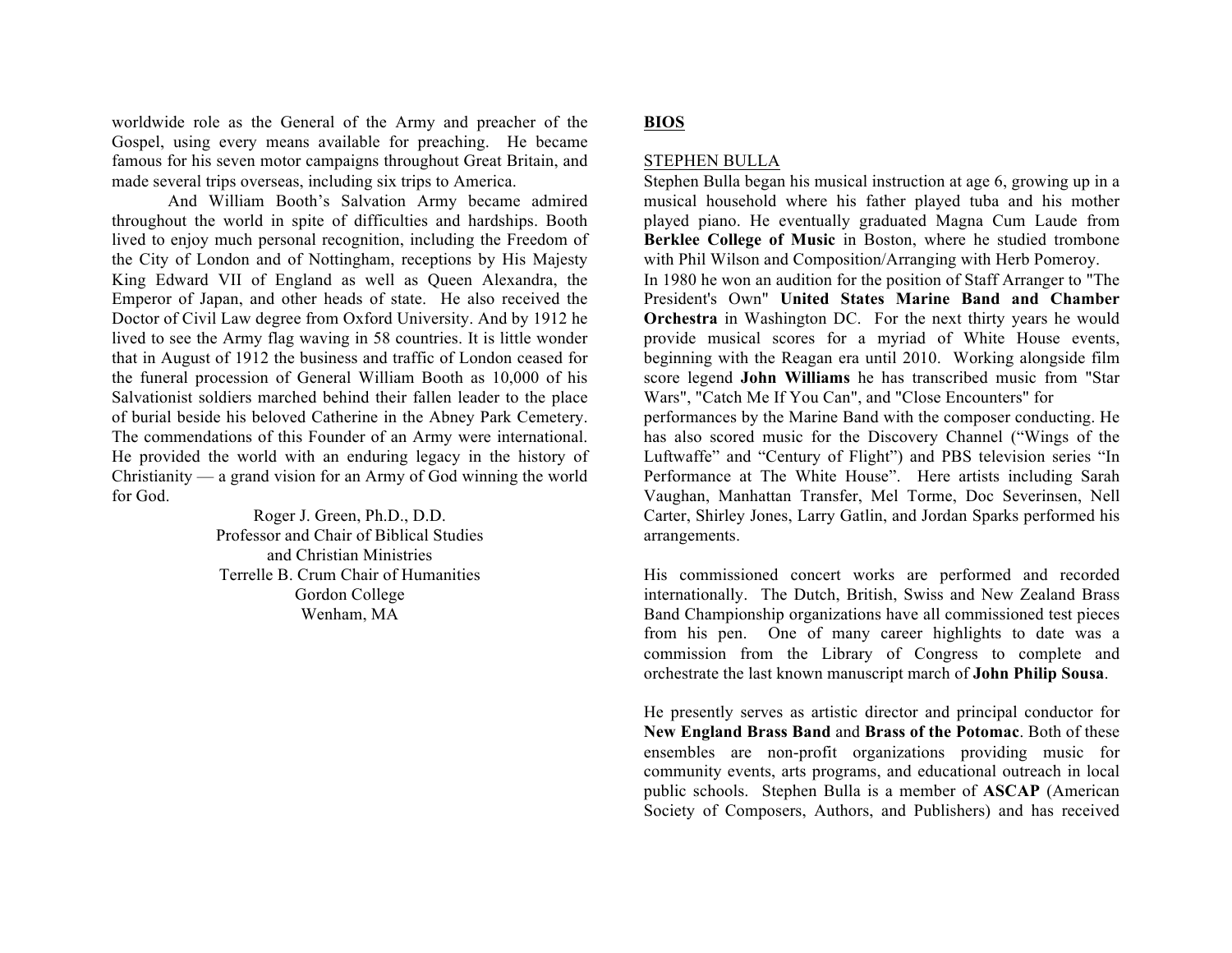that organization's Performance Award annually since 1984. He travels often as a guest conductor for All-State band events around the country. Visit the web site - **www.BullaMusic**

Steve is an active Salvationist and attends the Annapolis, MD corps with his family.

# PHIL BULLA

Phil Bulla, *Engineer:* 5 Time Grammy nominated Producer/Recording engineer, Phil Bulla attended The Manhattan School of Music and studied tuba with Toby Hanks and bass trombone with David Taylor. During that time he was also a member and tuba soloist with The Salvation Army's New York Staff Band. Son of Majors Vincent and Anne Bulla (R), Phil attends and plays tuba in the Spring Valley Corps Band in the Greater New York Division.

Phil played with The Thad Jones/Mel Lewis Orchestra, The Buddy Rich Band, Gerry Mulligan's Big Band and on numerous recording sessions and Broadway shows in New York City. In 1980 Phil entered the world of producing and engineering and though still active on bass trombone and tuba, spends most of his time working with jazz, classical and commercial artists from around the world in both studio and live venues. He has worked on film scores including Pet Semetary (Paramount Pictures) and has worked on projects with numerous artists including Whitney Houston, Billy Joel, Christine Aguilera and Michael Bolton.

Renowned for his 23-year history with the world-famous One O'clock Lab Band (University of North Texas), he has produced and engineered over 30 studio and live albums for that band including three, which were nominated for Grammys. Also to his credit is his work with legendary trumpet player Maynard Ferguson, producing and engineering his final studio recording, which was also nominated for a Grammy. Bulla's expertise as a producer and engineer of large

acoustic ensembles has led to his work with numerous choirs, orchestras, big bands and brass bands including The Southern Territorial Band & Songsters, The Fountain City Brass Band, The Brass of the Potomac, The Imperial Brass, The Atlantic Brass Band, The New Amsterdam Brass Band, The National Capital Band, The Florida Divisional Band and The Greater New York Youth Band.

In addition to his producing resume, Phil Bulla is also President of Platinum Productions, a full-service audio and video company specializing in the production of radio and television commercials as well as documentaries, live concerts and special events.

### PETE NOVAK

Pete Novak, *Assistant Engineer*: Pete holds a Bachelor of Music degree from Radford University and a Recording Arts and Sciences degree from OMEGA Studios. He served as head engineer for Will Smith Studios in Burbank, CA. Pete received a Grammy nomination for engineering Gwen Stefani's 2005 album, *Love, Angel, Music, Baby* and a Grammy Award for Album of the Year in 2004.

#### BERNIE DAKE

Bernie Dake, *Engineer & Soundtrack Producer:* Bernie Dake is the Assistant Territorial Music Secretary and Director of Music Publications, Production and Marketing for The Salvation Army USA Southern Territory. He is a fourth generation Salvationist and son of retired officers Ron and Doris Dake from the USA Eastern Territory. He and his wife Laura reside in Tucker, Georgia and soldier at the Atlanta Temple Corps where they are both songsters and Bernie is a bandsmen. This year (2011) they will celebrate 19 years of marriage.

He considers the work he does for The Salvation Army an incredible privilege and has produced several recordings for and with Lt. Colonel Eddie Hobgood, Dr. Richard Holz, Stephen Bulla, Phil Laeger, Marty Mikles, and transMission. Bernie minored in music and has an undergraduate degree in Psychology and Urban Ministry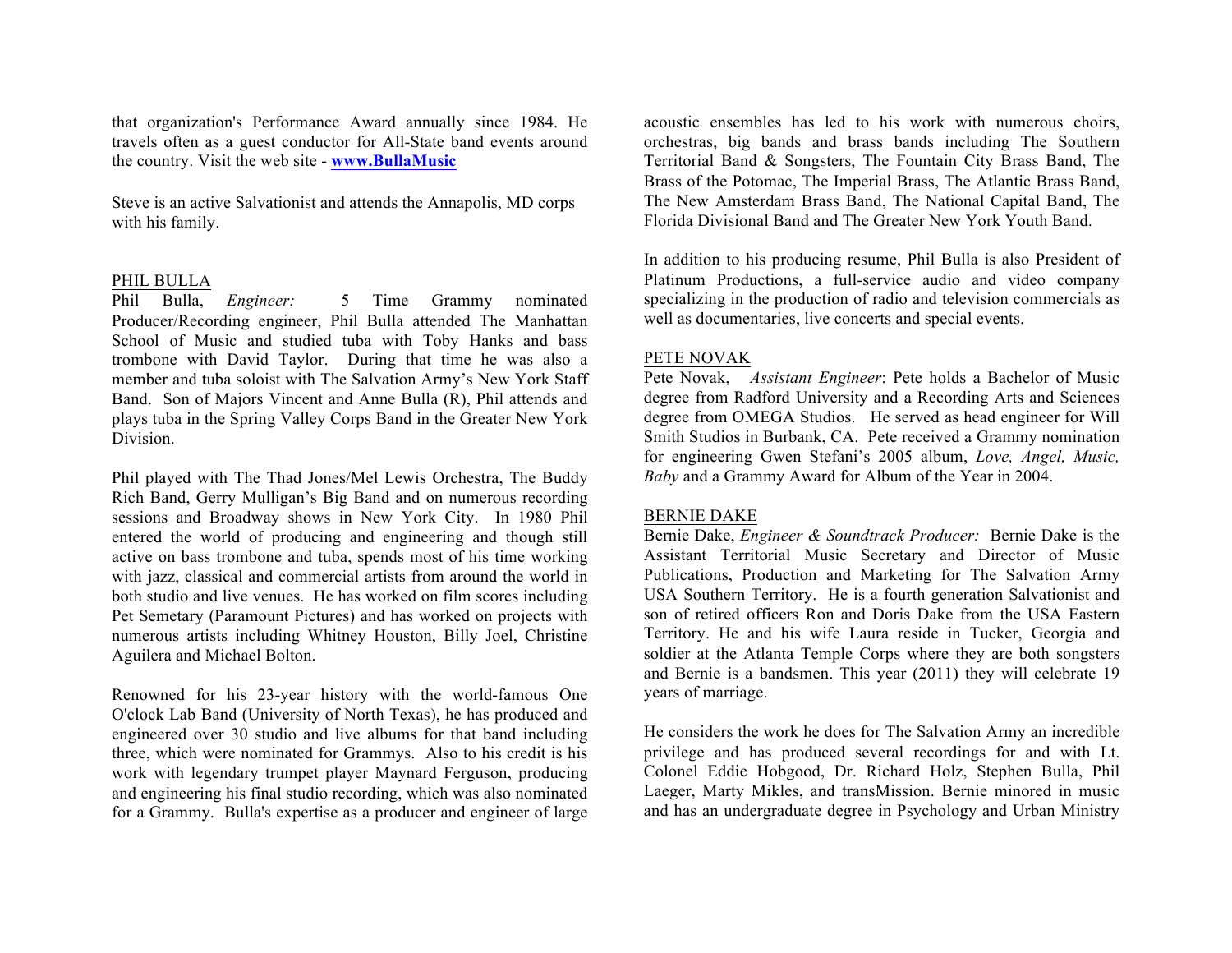from Houghton College and a Masters in Business Administration from the George Washington University. He has performed and traveled extensively with many groups both professionally and as a Salvationist, and can be heard on more than forty recordings.

Eddie and Bernie have worked together on a number of projects for The Salvation Army, most recently, BRENGLE: My Life's Ambition; culminating to this unbelievable 2nd opportunity to produce a musical of this scale. If anything from this production is worthy of praise then to God alone be the Glory!

# VINCE MUSGRAVE

Vince Musgrave, *Assistant Director/Choreographer:* Vincent is very excited to be flexing his choreography muscles yet again, on this new and exciting musical "Our People". Although he is more at home ON the stage, he finds the challenge of choreography a welcome change. Vincent is known for his dancing feet, and has traveled the US in shows like, A Chorus Line, Oklahoma, West Side Story, and La Cage Aux Folles. He has worked as a dancer in Damn Yankees, Cats, Children of Eden, Follies, The Unsinkable Molly Brown and Thoroughly Modern Millie on both the Regional and Local Levels and been a part of Helen Hayes Nominated and Awarded Productions in the Baltimore/DC Area. Vincent has gone play the leads in several popular Musicals such as, Anything Goes, Me and My Girl, Music Man, Blood Brothers, Once Upon a Mattress, Company, A Chorus Line, and  $42<sup>nd</sup>$  Street. He has danced in TV Commercials for Harrah's, Time Life Music, Waccamaw Pottery, and TV 13 News. He has danced for The Olympics Opening Ceremonies, "Body Rocks" with Sho -Motion Dance Company, and Catchin' On, a Dance Company Featured on "Star Search". His Choreography Skills have been seen on stage in Godspell, Evita, Oklahoma, Hi-Topps, Joseph and The Amazing Technicolor Dream Coat, The New South Singers, Brengle: My Life's Ambition, and many productions of A Chorus Line……too many to be exact. Vincent would like to thank Eddie for his friendship, trust, and incredible chance to work on this GREAT

project, the Production Team for their genius (Steve, Phil, Bernie, Sally, Stephen, Meg, and Pete), and the cast for their talent and commitment. He thanks Peter, his family and friends for putting up with his crazy schedule through all of this, and everyone working on this project in anyway. He thanks God for giving him the talent, and for bringing all of this safe and sound to fruition! "Much work was done in preparing this evening for you all. Sit back relax….and ENJOY!"

## DEAN FEENER

Dean Feener, *William Booth:* Dean was born in Twillingate, Newfoundland, Canada to Lts. Max and Lennie Feener. They will tell you that from an early age he loved to sing and dance, and not always at the most appropriate times! Being the officer's kid meant that any corps activities geared towards youth were on the mandatory participation list and as a result of starting with Singing Company and Beginner's Band and going all the way through, he has a strong background in Army music from both a vocal and instrumental perspective. You'll find him most Sunday nights with a guitar on his shoulders at Atlanta Temple as part of the 'Light on the Hill' worship team. While Dean has spent most of the last 12 years leading church worship this is the first time he has participated in a musical in any role. Dean and his high school sweetheart Vicki will celebrate 21 years of marriage this summer! Their son Kyle is a college sophomore at Georgia State University here in Atlanta.

## ROBERTA SIMMONS-SMITH

Roberta Simmons-Smith, *Catherine Booth:* Born in Edmonton, AB Canada, and raised in St. John's, Newfoundland, Roberta is a fifth generation Salvationist. Growing up in a heavily programmed corps,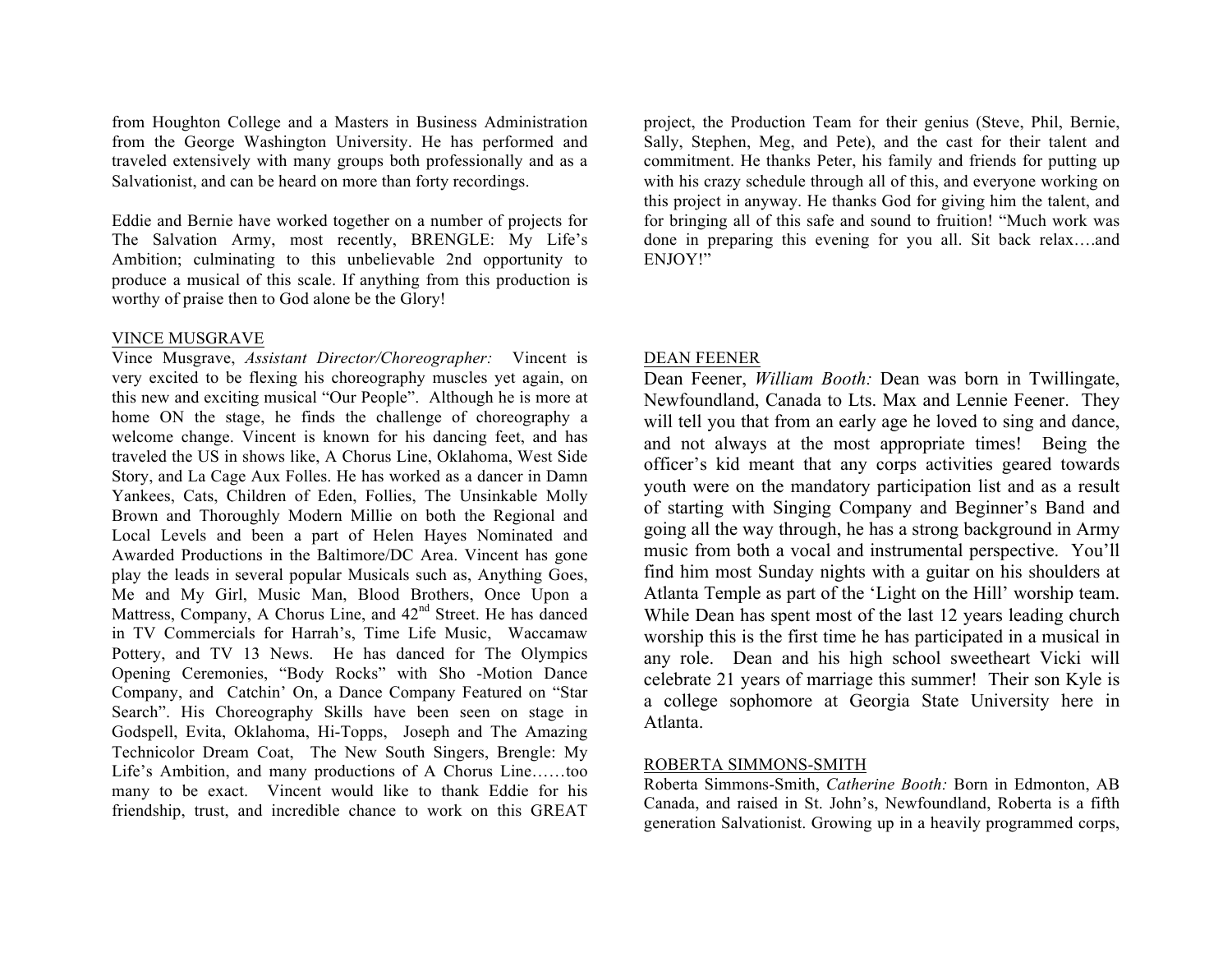her parents made sure she was involved in everything!! It was at the St. John's Citadel Corps that she found, and developed her passion for the Creative Arts. First through singing, then acting, then movement and musical theatre – she was hooked and knew it was her calling to pursue it professionally. After receiving her Bachelor of Arts Degree in Drama from University of Alberta, she then found a comfortable place in the Spirit of Newfoundland Theatre Company. She was able to perform professionally in 7 shows before heading off to Sheridan College in Ontario to study in their Musical Theatre Program. In 2003 Roberta moved to Texas to establish the Divisional Creative Arts Director position. During her five year stay in Texas, she met and married Nick Simmons-Smith. As of April 1, 2008, Roberta is now the Territorial Creative Arts Director for the Southern Territory. Following their move to Atlanta, Roberta, Nick and dog Padget, were blessed with two little boys Jonah and Jamie. Roberta is thrilled with all the amazing things God has already allowed her to do through her ministry in the Creative Arts, and is excited for the years to come.

### W. EDWARD (EDDIE) HOBGOOD

W. Edward (Eddie) Hobgood, *Composer/Lyricist*: Eddie is a 1<sup>st</sup> generation Salvationist. He has been married to Kathy Hathaway for 33 years and is the father of Manuel, (Cadet) Annie (Bridges) and (Lt.) Ashley (Taylor). He has 4 grandchildren: Leyton, Lincoln, Mateo & Camila. The Hobgoods were commissioned as Salvation Army officers in 1983 and have been actively involved in musicals and the production of them most of their lives. Eddie has written a one-man show based on the life of Joe the Turk, that he has presented across the US, as well as Canada, England and Argentina. In 2008, he wrote the musical, that has since, been presented around the world by various casts, *BRENGLE: My Life's Ambition.* Eddie is truly grateful for this opportunity to once again play a part in telling the story of great Salvation Army Heroes of the Faith! May you be blessed by *OUR PEOPLE: The Musical,* and encouraged in your own faith. Eddie and Kathy presently serve as the Territorial Secretaries for Program, USA South.

# **NINETEENTH CENTURY CONDITIONS**

The Whitechapel district, together with the East End, was an embarrassment to the elite London society that occupied West End districts like Mayfair and Kensington, described by one author as "a breeding ground for criminals, prostitutes, and layabouts; a center for depravity, degradation and disease." Whitechapel housed a community largely comprised of poor immigrant families, including many Jews fleeing persecution in Russia and Eastern Europe, most of whom were crammed into squalid tenements with 7-8 occupants per room. Most of the East End population was employed in factory work, with meager earnings and harsh conditions forcing many women into prostitution as a means of survival. The overpopulation of the urban districts, combined with horrific health conditions exacerbated by poor drainage and inadequate sanitation, created an environment in which diseases like typhoid fever and cholera, not to mention the venereal diseases spread by prostitution, claimed many lives and starvation and death were daily realities. The extreme poverty of the area also contributed to the rampant crime that plagued the East End. The scene of Whitechapel at the time of the Jack the Ripper murders was likely a grim picture of poverty's worst elements; unlit alleys and drunken vagrants created dangerous conditions for the many prostitutes who walked the streets or worked out of brothels. London itself can be seen as the dual identities of Dr. Jekyll and Mr. Hyde; the flourishing West End contented itself with blissful ignorance while its East End counterpart manifested the unspeakable horrors of human depravity.

Andrew Mearns's *The Bitter Cry of Outcast London: An Inquiry into the Condition of the Abject Poor* (1883) was even more shocking than anything that appeared in one of Dickens's novels. Mearns's work was promoted by W.T. Stead, the radical editor of *The Pall Mall Gazette.* In a particularly gruesome passage Mearns described his visit to one of the notorious slums of East London.

Few who will read these pages have any conception of what these pestilential human rookeries are, where tens of thousands are crowded together amidst horrors which call to mind what we have heard of the middle passage of the slave ship. To get into them you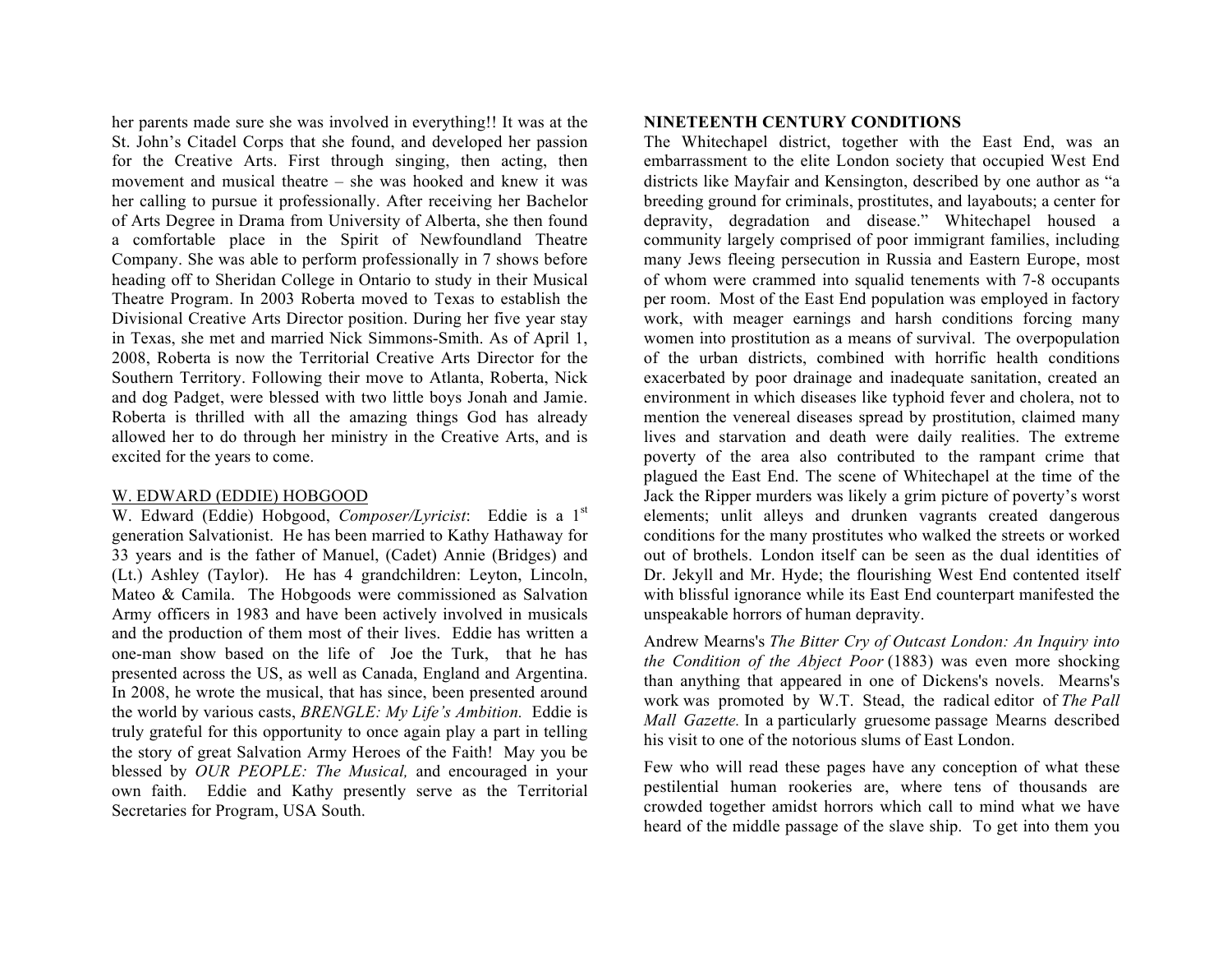have to penetrate courts reeking with poisonous and malodorous gases arising from accumulations of sewage and refuse scattered in all directions and often flowing beneath your feet; courts, many of them which the sun never penetrates, which are never visited by a breath of fresh air, and which rarely know the virtues of a drop of cleansing water. You have to ascend rotten staircases, which threaten to give way beneath every step….You have to grope your way along dark and filthy passages swarming with vermin.

Eight feet square - that is about the average size of many of these rooms. Walls and ceiling are black with the accretions of filth which have gathered upon them through long years of neglect. It is exuding through cracks in the boards overhead; it is running down the walls; it is everywhere. What goes by the name of a window is half of it stuffed with rags or covered by boards to keep out wind and rain; the rest is so begrimed and obscured that scarcely can light enter or anything be seen outside.

Should you have ascended to the attic, where at least some approach to fresh air might be expected to enter from open or broken window, you look out upon the roofs and ledges of lower tenements, and discover that the sickly air which finds its way into the room has to pass over the putrefying carcasses of dead cats or birds, or viler abominations still.

The buildings are in such miserable repair as to suggest the thought that if the wind could only reach them they would soon be toppling about the heads of their occupants. As to furniture - you may perchance discover a broken chair, the tottering relics of an old bedstead, or the mere fragment of a table; but more commonly you will find rude substitutes for these things in the shape of rough boards resting upon bricks, or more frequently still, nothing but rubbish and rags.

Every room in these reeking tenements houses a family, often two. In one cellar a sanitary inspector reports finding a father, mother, three children, and four pigs! In another room a missionary found a man ill with small-pox, his wife just recovering from her eighth confinement, and the children running about half naked and covered

with dirt. Here are seven people living in one underground kitchen, and a little dead child lying in the same room.

Another apartment contains father, mother, and six children, two of who are ill with scarlet fever…Here is a mother who turns her children into the street in the early evening because she lets her room for immoral purposes until long after midnight, when the poor little wretches creep back again if they have not found some miserable shelter elsewhere. Where there are beds they are simply heaps of dirty rags, shavings or straw, but for the most part these miserable beings find rest only upon the filthy boards.

Because of its economic and political importance London was long the largest city in Great Britain, and after 1700 it was the largest city in Europe, surpassing its rival Paris. This growth continued throughout the 18th century. Up to about 1780, the main source of this population growth was migration from other parts of the British Isles. It is estimated that 1/6 of the British population visited London during the 18th century, and the most adventurous and ambitious stayed.

Population growth in the first half of the 19th century was spectacular, probably a combination of migration and a high birth rate, although scholars are unable to agree on the matter. Between 1800 and 1810, the population rose by 23%; between 1840 and 1850, it rose by 21%; and at no time did the rate fall below 17%; in the second half of the century, growth was less dramatic, but nonetheless above the national average. Population in 1810 was 1,000,000+; in 1851: 2,500,000; and in 1901, 4,500,000. In short, London's population increase was "remarkable and unprecedented." London grew faster than any other city in Europe.

Urban problems resulting from this population growth were staggering: housing was in short supply; space became increasingly valuable; public hygiene deteriorated (low standards of personal hygiene, open-air food markets, litter in the streets, the filth from horse-drawn delivery and passenger vehicles); winds blew in dust, dirt, and soot; drinking water was polluted. Diseases like typhoid and cholera were common. An outbreak of cholera in 1831 killed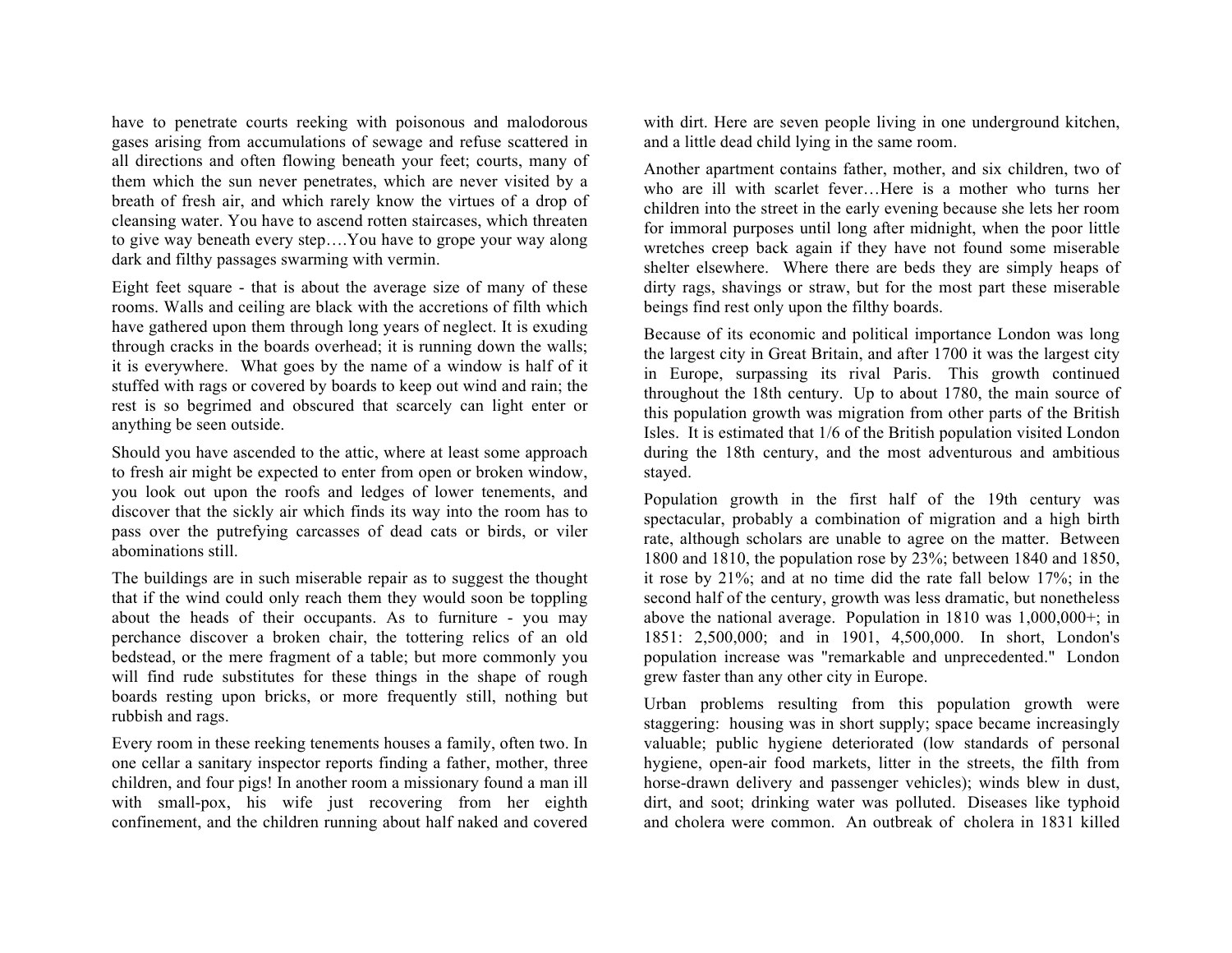5,000, while others in 1833 killed 1,500, in 1848 killed 14,000, in 1866 killed 6,000.

Death rate in 19th century London was high: 1840s: 25.2 per 1,000; 1850s: 23.6 per 1,000; 1860s: 24.3 per thousand. Among the deaths for the first quarter of 1894 were 8,300 deaths at ages under 1 year, yielding an infant mortality rate of 8.4 per 1,000 live births, compared with a rate of 8.6 for the first quarter of 1893.

Behind the high mortality rates: 1) absence of an established connection between disease and contaminated water; 2) decentralized system of local administration was inadequate to control waste. The introduction of the water closet meant that more waste was dumped into the Thames. Within London, there were a hundred units of local government, and local people did not want to pay higher taxes. Even Parliament was nearly paralyzed by a fight between supporters of a strong central government and those who resisted the erosion of the power of local authorities. Not until 1900 were some of these issues resolved, and only then did the death rate start to fall.

#### **From the Composer**

I am a product of Salvation Army ministry and could never repay The Army for the personal impact it has had on my life. I shudder to think how different my life would be today without the influence of Godly Salvationists and God-centered programming during my formative years. This production is a reflection of that influence and all glory goes to God!

While this is a historical work, there are some conversations that we were not privy to. Therefore, based on the historical records and other author's interpretations of their lives, some scenes of this musical were created by "reading in-between the lines". At all times the spirit of the lives of William and Catherine Booth have been honored and I have tried to be as historically sound as possible in all areas portrayed.

The William Booth and Catherine Mumford that we meet in this presentation are not the William and Catherine we think of in the later years of their lives. We have to remember that while their faith was deep and their convictions strong, they, nevertheless were two young adults who fell madly in love with one another. Their love for God was always kept in the right perspective. My goal has been to represent them as "real, flesh and blood" individuals, who, by allowing God, the Holy Spirit to use them, created a Movement that has impacted our world for the past 145 years and, if we, would follow their lead and allow the Holy Spirit absolute sway in our lives, this Movement will do the same for another 145 years.

I am deeply indebted to Dr. Roger Green, the foremost North American authority on The Booths. His books, *The Life and Ministry of William Booth: Founder of The Salvation Army* and *Catherine Booth: A Biography of the Cofounder of The Salvation Army,* and insightful commentary have been incredibly helpful in writing this story. There are numerous other books that were read and used for research, but by far, Dr. Green's books appear to be the fairest and least biased accounts of their lives.

Additionally, I want to thank the Australia Eastern Territory, and in particular, Major Peter Farthing, for producing a marvelous documentary about the early days of The Salvation Army entitled, *OUR PEOPLE: The Remarkable History of William & Catherine Booth and The Salvation Army.* A few months prior to receiving this assignment, I had viewed this DVD and was so impressed by it, that when the discussion came around as to who this musical would be about, it was clear from the beginning that it should be about The Booths and that it should be called *Our People*. I highly recommend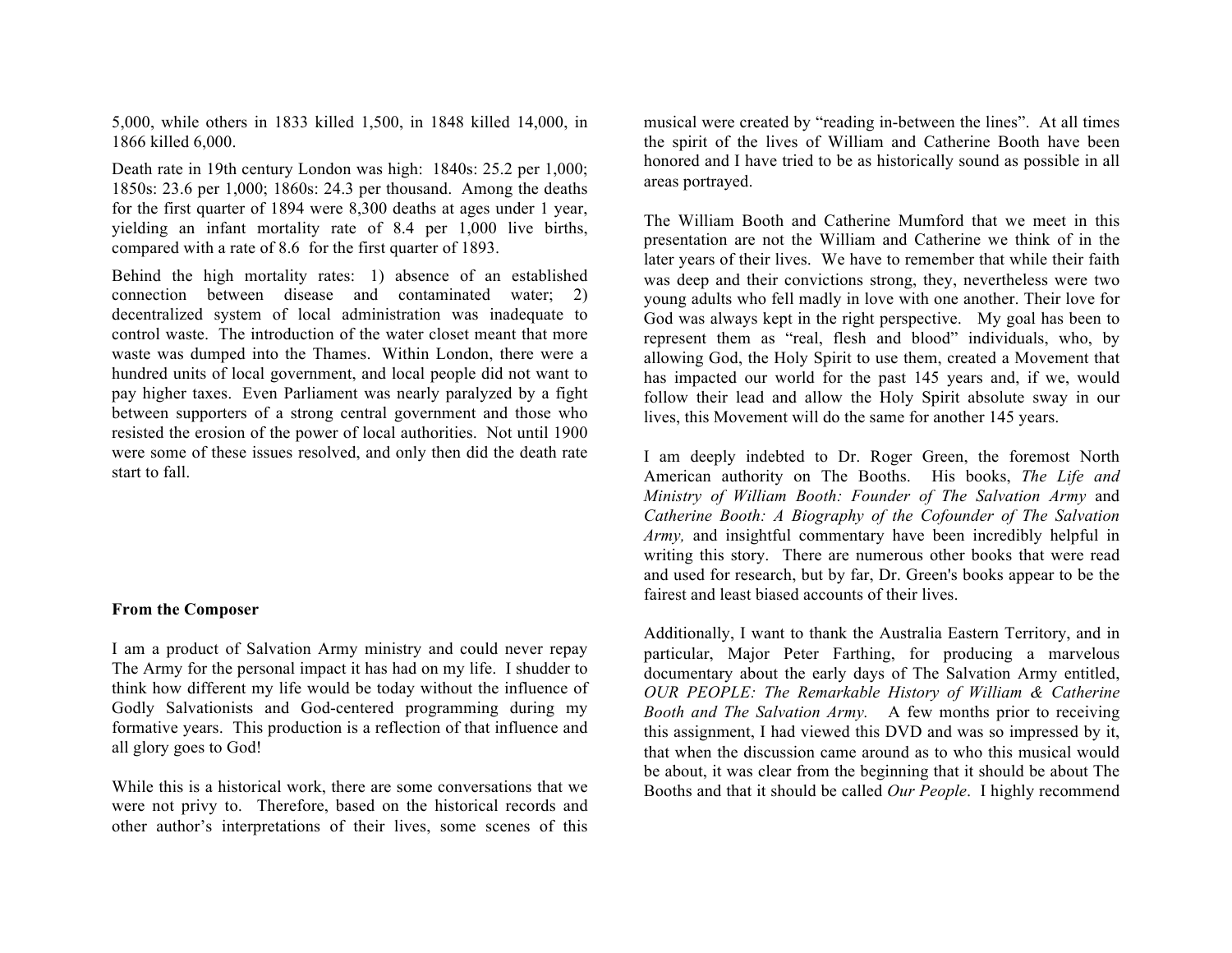every Salvationist and friend of The Army to view it. More information about it can be found at *www.ourpeoplefilm.org*

I must also express my gratitude to Stephen Bulla, Phil Bulla, Bernie Dake and Vincent Musgrave. This team was first assembled to bring *BRENGLE: My Life's Ambition* together. It has been reassembled for this project and I feel like they are truly *The Dream Team!* Their extreme dedication to this project has taken it to a whole new level as far as it relates to Salvation Army musicals. Steve's orchestrations are exquisite and transport one back to nineteenth century England. I often feel like I am listening to a movie soundtrack when I hear the magic he has created with the simple melodies he's been given to work with. Steve's work is anointed by God. Phil's engineering is masterful and we are truly blessed to have someone with his experience and professionalism as a part of this project. Bernie has committed more hours than anyone could count to make sure the music was typeset, ready for the recording and mixed for the soundtrack and CD. He has truly gone above and beyond the call of duty on this project and not only is he a colleague, but a dear friend. What excites me most about working with Steve, Phil and Bernie, is that they are all active members of The Salvation Army. I think that connection has caused them to really pour themselves into the project.

Kathy and I have been directing and producing musicals for The Army for almost twenty-five years and right alongside us has been Vince. Because is he is a professional actor/choreographer and son of Salvation Army officers - Majors Fred (PTG) & Miriam Musgrave, he brings a unique perspective to every project we work on. You almost have to hold him down during brainstorming sessions, as his imagination is almost limitless! Vince challenges us to aim for the highest in everything we do and not accept secondbest.

Special thanks to Majors Allan and Fiona Hofer for their unconditional support of this project. When the Commissioner decided that the Evangeline Booth College would once again be involved in a musical, we felt *the love* from Allan and Fiona from Day One. Thanks to Captain Sally Broughton, who has been our biggest cheerleader and invaluable support in getting the music taught and rehearsals organized. The remainder of the EBC staff has been amazing in getting behind this project and being of service wherever it has been needed. And to the Cadets of the *Ambassadors of Holiness* and *Friends of Christ* Sessions, it has been a true joy to work with you. Your enthusiasm for this project has been overwhelming and we have had so much fun working with you.

To Corporate Magic and especially to Meg and Stephen: You guys are a part of the Dream Team too! I never would have thought that we'd get to work together on a musical again! What you did for *BRENGLE: My Life's Ambition,* was something we'd never seen before in a Salvation Army musical. What you've created for *Our People*, is even more exciting! What has been prepared visually, so compliments everything else that is a part of this musical. It's been great working with you again!!!!

To my staff at THQ - Freda, Jerry, Ray, Kevin, Art, Ann, Otis, Vivian, Nick, Schelika & Dan: You have been phenomenal over the past year as this project has consumed me and my time. You have kept the work and ministry of the Program Department moving forward and surrounded me with your prayerful support. What a team!!!

Dean and Roberta: You have been given huge shoes to fill and my, how you've filled them! When I watch you, I believe I am watching a young Will & Kate! Thank you for agreeing to portray these roles. God will bless us all through your depiction of our Founders!

Major Becky Gagne: You have put in countless hours making the musical look beautiful where it needs to and not so beautiful where it needs to! Thanks for your dedication and tenacity!